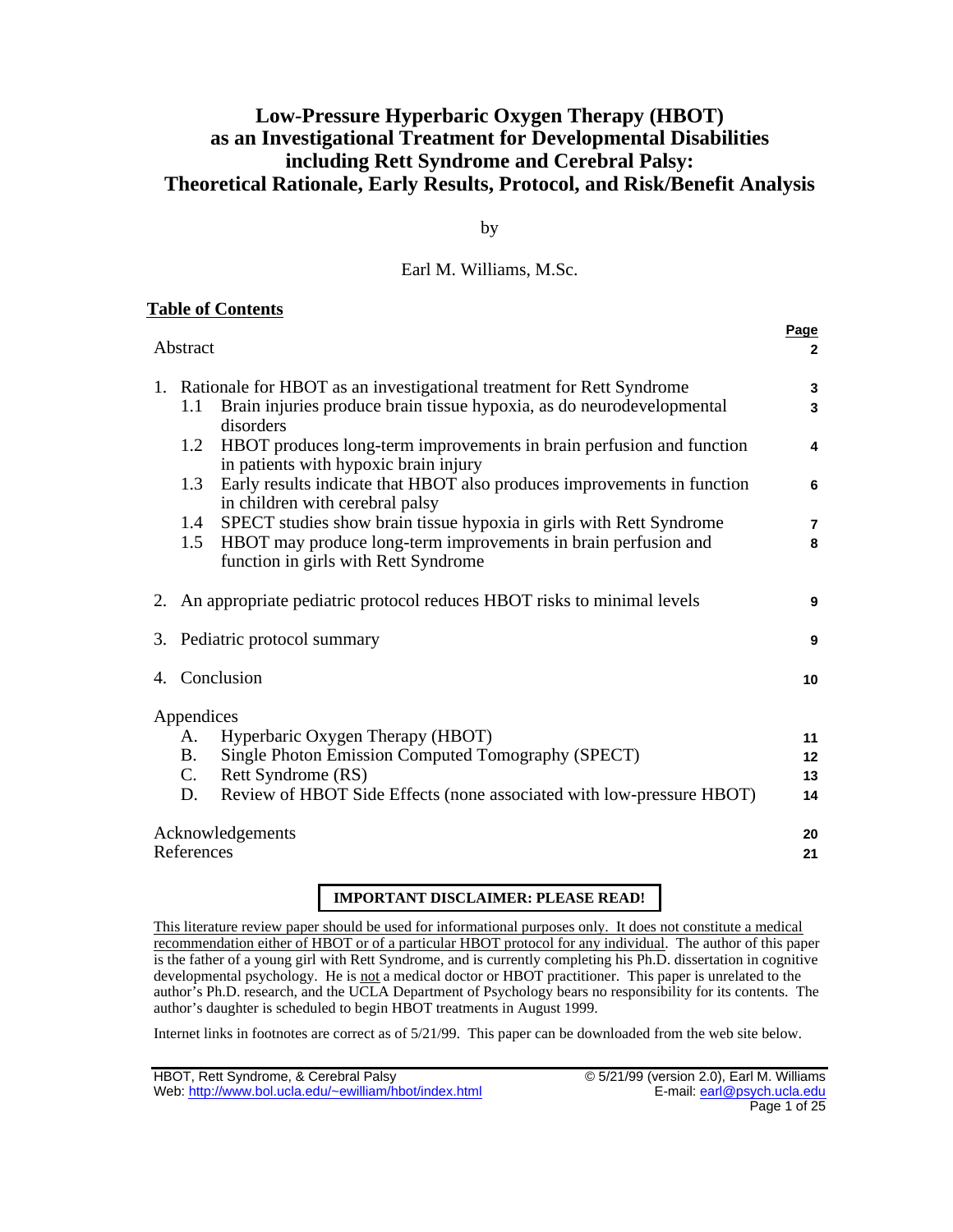### **Abstract**

**Hyperbaric oxygen therapy (HBOT)** involves the inhalation of 100% oxygen inside a chamber pressurized above sea-level atmospheric pressure (see Appendix A ). HBOT substantially increases the amount of oxygen dissolved in all bodily fluids, including blood plasma, cerebrospinal fluid, and lymph. Increased oxygen in these fluids provides oxygen directly to underoxygenated (**hypoxic**) tissues, supplementing the usual transport system by hemoglobin molecules in the blood.

As a result of extensive civilian and military medical research, HBOT has become a standard, Medicare-reimbursable treatment in the United States for fourteen medical conditions and classes of injury. HBOT is the primary treatment for acute conditions including carbon monoxide poisoning, air/gas embolism, and decompression sickness. HBOT is an accepted adjunctive treatment for both acute and chronic conditions, including crush injuries, radiation osteonecrosis, and poor graft healing after severe burns.

Numerous medical studies show low-pressure HBOT to be an effective treatment for many additional indications in which local or global **tissue hypoxia** is present. Nevertheless, for non-medical reasons, current standard medical practice in the United States does not include the use of HBOT for these indications.

Among the most significant additional indications for which low-pressure HBOT is beneficial is **brain injury** caused by respiratory hypoxia or other brain insult, such as head trauma or stroke. These brain injuries produce regions of chronically reduced blood flow (**hypoperfusion**) in the brain, with consequent tissue hypoxia in these regions. **SPECT** scans (see Appendix B) have conclusively demonstrated that some neurons in these regions remain alive but are "idling" in a low metabolic state which prevents normal function. SPECT scans taken before and after a series of HBOT treatments have shown that HBOT can revive these idling neurons in many cases, producing long term improvement in both brain perfusion and clinical function.

SPECT scans have also shown regions of brain hypoperfusion in several developmental disorders including **Rett Syndrome** (**RS**) (see Appendix C ) and **cerebral palsy** (**CP**). These disorders also share many symptomatic parallels with hypoxic brain injuries. The primary regions of brain hypoperfusion seen in RS are the frontal lobes and midbrain, regions which control functions that are typically abnormal in RS. Given the improvements in brain perfusion produced by HBOT in both hypoxic and non-hypoxic brain injuries, HBOT may also be beneficial in treating the brain hypoperfusion seen in RS, CP, and other developmental disorders. Early trials of HBOT for CP have produced promising results, and formal clinical trials are underway.

There is no evidence that **low-pressure HBOT** has any of the side effects associated with high-pressure HBOT (see Appendix  $D$ ). Therefore, when an appropriate low-pressure protocol is used, the risks of HBOT are minor compared to the potential benefits.

For all these reasons, trials should be conducted to determine whether low-pressure HBOT can improve the brain hypoperfusion and functional abnormalities seen in RS.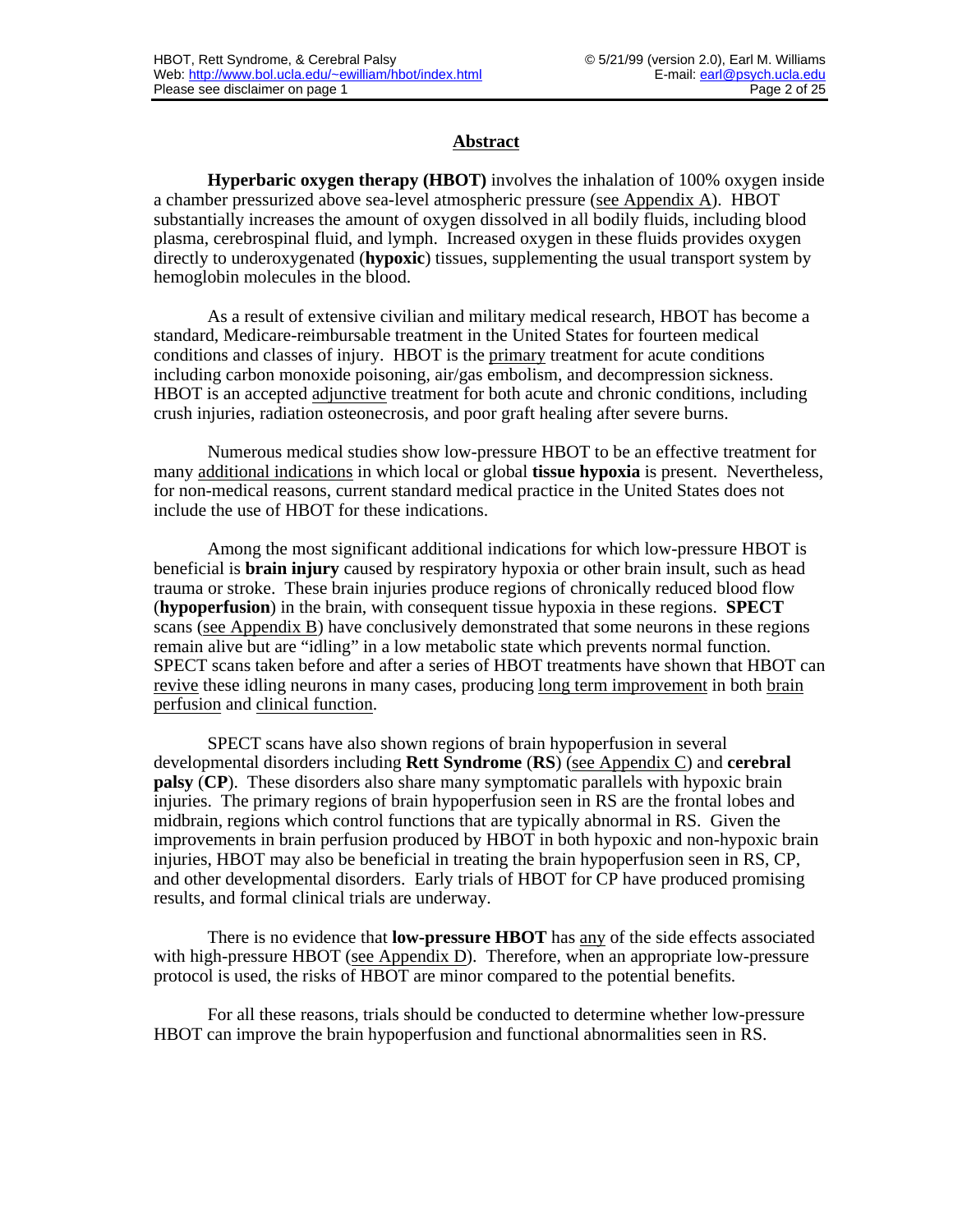# **1. Rationale for HBOT as an investigational treatment for Rett Syndrome**

#### **1.1 Brain injuries produce brain tissue hypoxia, as do neurodevelopmental disorders**

Hypoxic brain injuries (those caused by oxygen deprivation) produce **tissue hypoxia** (poor oxygen delivery and uptake) in the brain. Astrup et al. (1981) coined the term "**ischemic penumbra**" to describe a region of neurons that surrounds a hypoxic/ischemic brain lesion (a lesion caused by insufficient oxygen). They referred to the neurons in this surrounding region as "**idling**," because these neurons are electrically non-functional but remain alive. Olsen et al. (1983) verified the existence of idling neurons in a study of rCBF in stroke patients.

With the development of **single photon emission computed tomography (SPECT)** in the late  $1980$ 's (see Appendix B), the existence of idling neurons following brain injury has been conclusively demonstrated. These neurons are marked by poor regional cerebral blood flow **(rCBF)**, which leads to **hypoperfusion** and tissue hypoxia. Idling neurons have been observed in patients whose brain injury was caused by stroke (Neubauer et al. 1990), head trauma (Neubauer et al. 1994), and near-drowning (Neubauer et al. 1992). Neubauer & James (1998) report an additional three cases of hypoperfusion documented by SPECT scan (stroke, hypoglycemic encephalopathy, and near-drowning). Hypoperfusion in some cases was diffuse, rather than being located in a penumbra surrounding a focal lesion.

An important distinction must be highlighted between tissue hypoxia (underoxygenated tissues) and what can be called "respiratory hypoxia" (underoxygenated blood due to oxygen deprivation or poor breathing). Respiratory hypoxia leads to a reduced oxygen saturation of the hemoglobin molecules in the blood, and is commonly measured by a fingertip instrument called a pulse oximeter. Normal oxygen saturation is about 98%, but this level can fall sharply as a result of oxygen deprivation or respiratory abnormalities (as seen in Rett Syndrome; see Appendix C).

Not all tissue hypoxia is caused by respiratory hypoxia . In particular, not all brain injuries are caused by respiratory hypoxia (not all brain injuries are hypoxic brain injuries). Many neurodevelopmental disorders should be conceptualized as brain injuries, with the term "brain injury" defined to include developmental brain abnormalities arising from internal causes (such as infections, genetic abnormalities, metabolic abnormalities, or endocrine abnormalities). The brain is injured gradually, as one or more factors prevent normal development and set off a cascade of reactions which can lead to secondary brain injuries. A well-understood example with a metabolic cause is the genetic disorder phenylketonuria (PKU). Children born with PKU are unable to metabolize phenylalanine, leading to a buildup of this substance in the brain followed by irreversible brain damage. This brain damage can be entirely avoided if the child's diet is immediately and permanently restricted to avoid sources of phenylalanine.

Based on their research (reviewed in section 1.2), Neubauer and Gottlieb (1992) have proposed that brain injuries of different etiologies lead to a common pathophysiology involving hypoperfusion, tissue hypoxia, and hypometabolism. Ongoing SPECT research has supported this insight, which should be extended to include a variety of developmental disorders not usually thought of as brain injuries. Brain hypoperfusion has been found in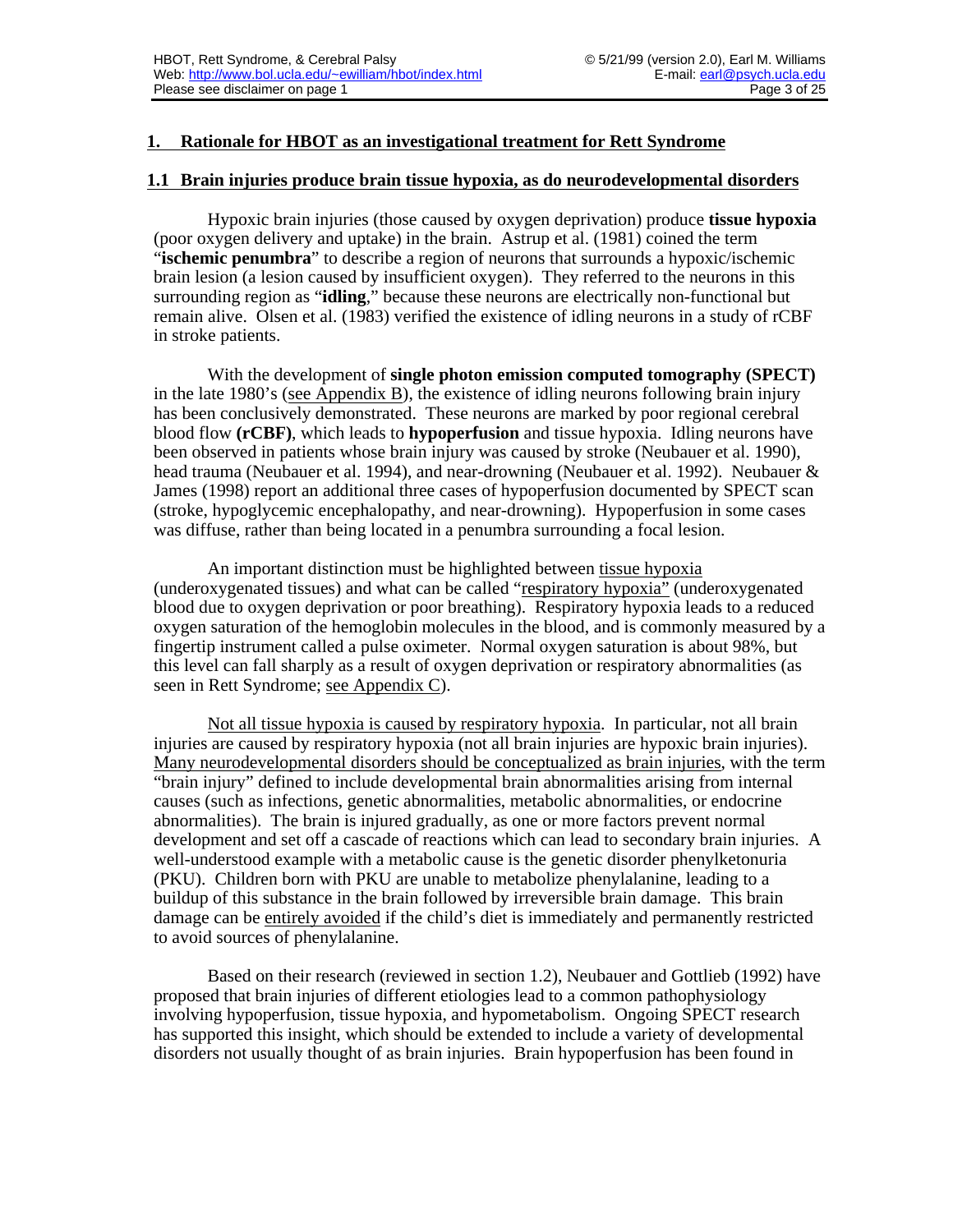SPECT studies of children with Rett Syndrome (see section 1.4), cerebral palsy (Lee et al. 1998; Yamada et al. 1995), autism (Chiron et al. 1995; Mountz et al. 1995; Zilbovicius et al. 1995), Angelman Syndrome (Gücüyener et al. 1993), Asperger Syndrome (McKelvey et al. 1995), Landau- Kleffner Syndrome (Guerreiro et al. 1996; Mouridsen et al. 1993), West Syndrome (Sztriha et al. 1997), frontal lobe epilepsy (Harvey et al. 1993), and partial epilepsy (Kuzniecky 1996; Mitsuyoshi et al. 1993; O'Brien et al. 1998). Furthermore, in Rett Syndrome the location of the hypoperfusion correlates well with the particular functional deficits characteristic of that disorder (see section 1.4).

### **1.2 HBOT produces long-term improvements in brain perfusion and function in brain-injured patients**

When a brain injury results in a focal brain lesion with a surrounding ischemic penumbra of idling neurons (see section 1.1), these neurons can potentially recover their function. In stroke patients, this functional recovery sometimes occurs spontaneously. However, such recovery can also be encouraged by medical intervention. Most current interventions after stroke are focused toward this goal (including the prevention of further injury to the region). According to Astrup et al. (1981), "Measures that maintain or raise the residual perfusion in the area of acute focal ischemia are probably all-important determinants of the final outcome in stroke."

HBOT delivers oxygen directly to areas of hypoperfusion and tissue hypoxia, whether in the brain or elsewhere in the body (see Appendix A). Neubauer and colleagues have demonstrated a significant improvement in brain perfusion following a course of HBOT , as seen by a comparison of SPECT scans before and after treatment (Neubauer et al. 1990; Neubauer et al. 1992; Neubauer et al. 1994; Neubauer and James 1998).<sup>1</sup> Corresponding clinical improvements in cognitive and motor functioning were also observed. Improvements appear to be permanent, based on clinical report and long-term follow-up SPECT scans. In some cases, SPECT scans are fully normalized.

HBOT treatments need not be given immediately after a brain injury in order to be effective. Neubauer's published case studies include a successful application of HBOT as much as 12 years after the original brain injury, in the case of a 15-year-old girl who had a near-drowning accident at age 3 (Neubauer et al. 1992). In addition, HBOT is now being used successfully with cerebral palsy patients (see section 1.3) whose brain injuries occurred years prior to treatment.

In addition to documenting long-term improvements by comparing SPECT scans before and after a course of HBOT treatments, Neubauer and colleagues have used SPECT scans before and after a single HBOT treatment as a prospective diagnostic tool (Neubauer and Gottlieb 1993). This technique can identify regions of temporarily improved brain perfusion that could be helped by a course of HBOT treatments. A significant improvement in brain perfusion between SPECT scans taken immediately before and after a single treatment can indicate recoverable areas of hypoperfused, idling neurons. However, this

<sup>1</sup> Sample SPECT images taken before and after a course of HBOT can be viewed on Dr. Neubauer's web site at [http://hyperbaric-oxygen.com/spect.htm .](http://hyperbaric-oxygen.com/spect.htm)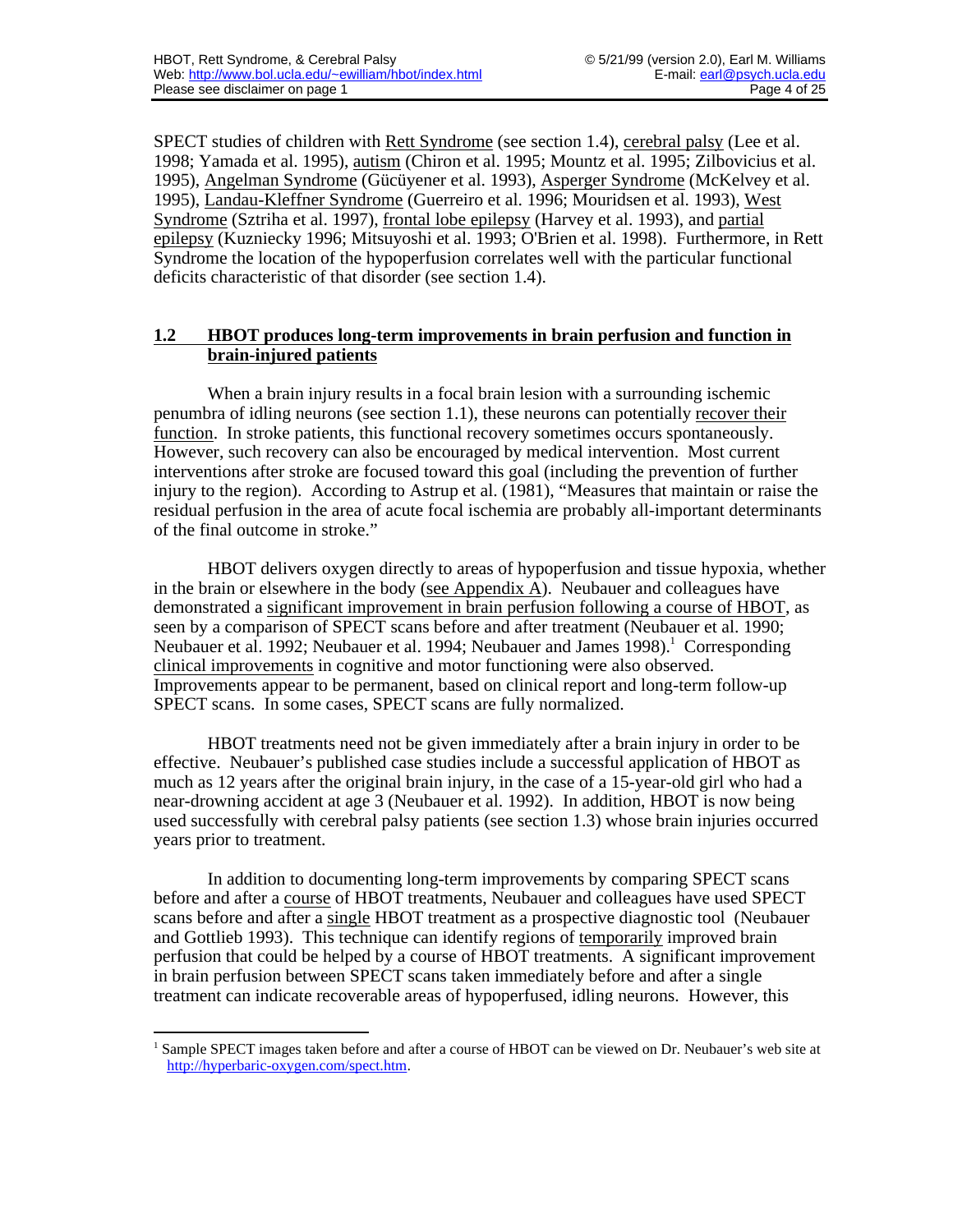technique may be an over-conservative predictor. According to Neubauer (personal communication), some patients have still shown improvements in perfusion and function after a series of HBOT treatments, even though no improvement was seen in SPECT scans taken before and after a single treatment.

Only Neubauer and colleagues have recently published research in mainstream Western medical journals describing the use of HBOT to treat brain injury (for a review of earlier research, see the recently published third edition of K.K. Jain's Textbook of Hyperbaric Medicine<sup>2</sup>). However, over the past few years, additional research teams have joined the field from the United States, Canada, and around the world. Unpublished studies by these teams have been presented at scholarly conferences (see below and section 1.3), with publication soon to follow.<sup>3</sup>

Undersea and Hyperbaric Medical Society (May 1998). Dr. Paul Harch reported positive HBOT results in a study with Dr. Kevin Barrett of 11 brain-injured patients.<sup>4</sup> Five patients with traumatic brain injury received 80 sessions of HBOT at 1.5 ATA (see Appendix  $\Delta$ ), followed five months later by another 40 sessions. Six control patients did not receive HBOT treatments. Pre- and post-HBOT SPECT scans of the 5 treated subjects showed a significant increase in rCBF in the damaged areas of their brains (see section 1.1). Significant clinical improvements were also noted. It is likely that these improvements were caused by the HBOT and did not reflect spontaneous recovery, since in all patients at least two years had passed since their brain injury. Further details (including control patient results) should become available when the study is published.

Harch is the Director of Hyperbaric Medicine at the Jo Ellen Smith Memorial Baromedical Center, and is now coordinating a formal trial of HBOT entitled "Low Pressure Hyperbaric Oxygen Therapy in the Diagnosis and Treatment of Perfusion/ Metabolism Encephalopathies" (personal communication). This study is being conducted in New Orleans under the auspices of the Baromedical Research Institute.<sup>5</sup> Participants in the study include children with cerebral palsy. Harch is also the co-author with Neubauer of a chapter on brain trauma and HBOT in the new Jain textbook (see above).

World Federation of Neurology (May 1998). Several papers on HBOT and hypoxic brain injury were presented to the Space and Underwater Research Group. Dr. Philip James reported on the successful use of HBOT in the treatment of spinal cord injuries in which the spinal cord is bruised (but not severed).<sup>6</sup> Neubauer and others reported on early trials of HBOT in the treatment of stroke, and a study of HBOT and stroke was planned.<sup>7</sup>

"Hyper-acute Hyperbaric Oxygen Therapy for Cerebral Ischemia" (Bowman Gray School of Medicine, Winston-Salem, North Carolina, 1997). This conference focused on the

 <sup>2</sup> See publisher information at  $\frac{http://www.hhpub.com/catalogue/Jain2.html}{http://www.hhpub.com/catalogue/Jain2.html}$ .

<sup>&</sup>lt;sup>3</sup> Some of this research is summarized at http://mondenet.com/~chrisck/HBOTresrch.htm.

<sup>&</sup>lt;sup>4</sup> An informal description of this study can be found at http://www.neosoft.com/~tlc/pressrel.htm, and a news article about the study can be found at [http://hyperbaric-therapy.com/news/reuters/index.html .](http://hyperbaric-therapy.com/news/reuters/index.html)

<sup>&</sup>lt;sup>5</sup> A list of BRI researchers can be found at http://www.baromedicine.com/sites/bri.html.

<sup>&</sup>lt;sup>6</sup> See news article at http://www.erols.com/nscia/newsroom/archive/disability/HighPressure.html.

<sup>&</sup>lt;sup>7</sup> See news articles at [http://www2.nando.net/newsroom/ntn/health/051498/health14\\_13240\\_noframes.html](http://www2.nando.net/newsroom/ntn/health/051498/health14_13240_noframes.html) and [http://www.techmall.com/techdocs/TS980508-7.html .](http://www.techmall.com/techdocs/TS980508-7.html)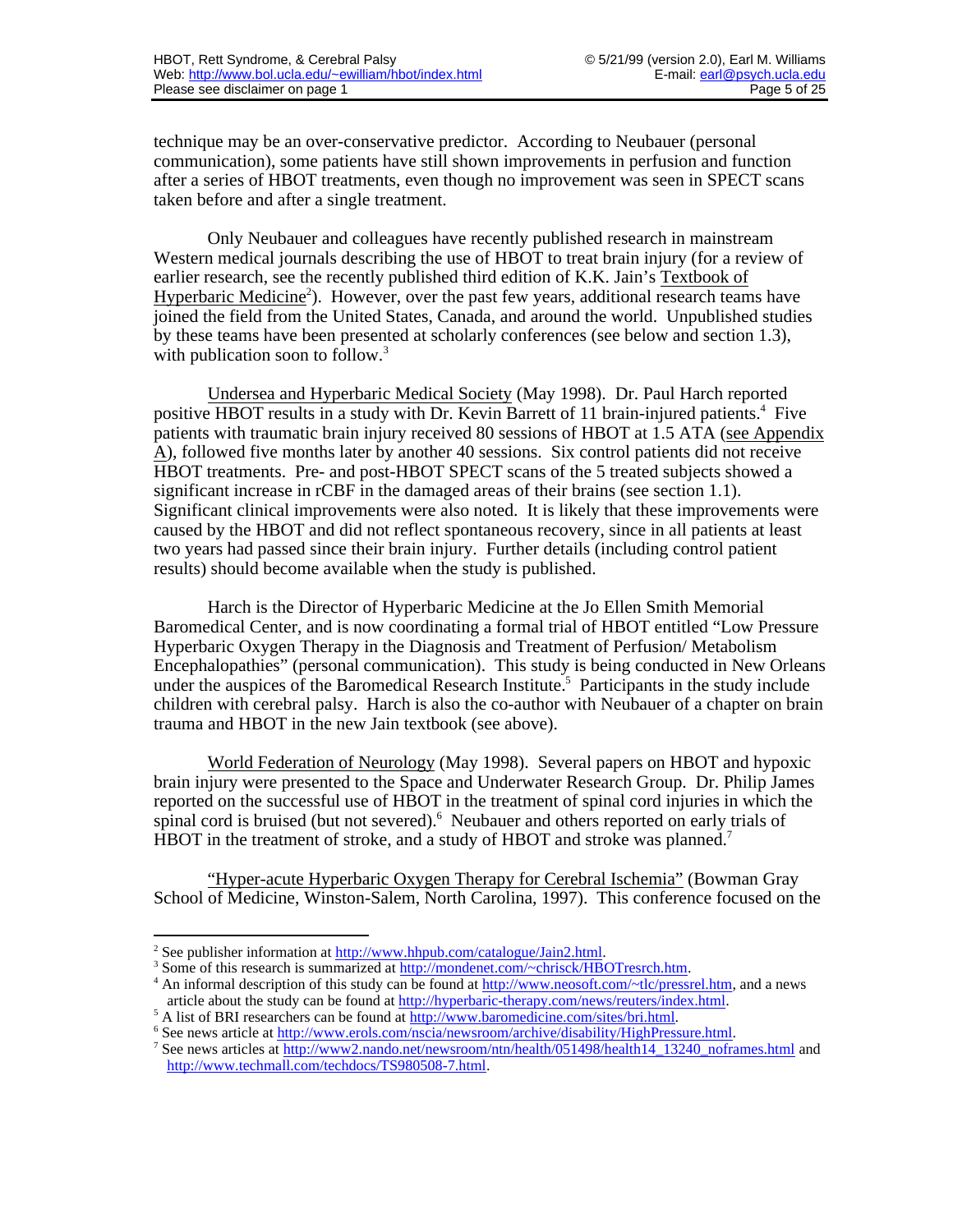possibility of using HBOT with stroke patients (see previous paragraph) to extend the window of opportunity for the use of tissue plasminogen activator. Dutka (1998) briefly reviews the conference, and the conference proceedings are now in press.

### **1.3 Early results indicate that HBOT also produces improvements in function in children with cerebral palsy**

SPECT studies have shown that the brain injuries that produce CP result in regions of tissue hypoxia in the brain, particularly in the midbrain region. In an unpublished manuscript, Dr. Philip James describes the location and cause of this tissue hypoxia:

"The areas affected in CP are in the middle of the hemispheres of the brain and one side or both sides may involved. These critical areas, called the internal capsules, are where the fibres from the controlling nerve cells in the grey matter of the brain pass down on their way to the spinal cord. In the spinal cord they interconnect with the nerve cells whose fibers activate the muscles of the legs and arms…. Unfortunately, the internal capsules have a poor blood supply, shown by the frequent occurrence of damage to these areas in younger patients with multiple sclerosis and in strokes in the elderly by Magnetic Resonance Imaging (MRI). When any event causes lack of oxygen the blood vessels leak, the tissues become swollen and there may even be leakage of blood. The increased water content, termed oedema, reduces the transport of oxygen."

Several private hyperbaric clinics in the United States<sup>8</sup> as well as groups of parents in the United Kingdom<sup>9</sup> and United States<sup>10</sup> have begun to use HBOT for children with cerebral palsy. While preliminary results of these treatments remain anecdotal, formal research on HBOT and CP is now underway at several sites in the United States, Canada, the United Kingdom, and Brazil. This research will be presented at the 1st International Conference for Hyperbaric Oxygenation in Cerebral Palsy and the Brain Injured Child , to be held in Boca Raton, Florida (July 23-25,1999).<sup>11</sup> Speakers will include Drs. Neubauer, Harch, and James. Also speaking will be Dr. Michael Uszler, Medical Director of Nuclear Medicine at the UCLA Medical Center - Santa Monica Hospital, who has considerable experience with evaluating SPECT scans before and after HBOT treatment.

One presentation at this conference will be given by Dr. Pierre Marois, who leads a Canadian research team from McGill University. In their pilot study, 25 children with CP between the ages of 3 and 8 received 20 one-hour HBO treatments at 1.75 ATA (see

<sup>&</sup>lt;sup>8</sup> For example, http://hyperbaric-oxygen.com, http://www.hbot.com, http://www.hyperbaric-clinics.com, and http://www.abilitycamp.com. For a list of clinics, see http://mondenet.com/~chrisck/HBOTlist.htm. <sup>9</sup> Hyperbaric Oxygen Trust, http://www.fseng.demon.co.uk/hot4cp/index.html.

<sup>&</sup>lt;sup>10</sup> See Hyperbaric Oxygen Therapy 4 Cerebral Palsy at http://www.jumpoint.iperweb.com/hot4cp/, and Mothers United for Moral Support (MUMS) at http://www.waisman.wisc.edu/~rowley/mums/index.htmlx, which offers an HBOT information packet (portions of this packet are at http://mondenet.com/~chrisck/).

<sup>&</sup>lt;sup>11</sup> The schedule and speakers list for this conference is available at several HBOT web sites including [http://members.home.net/anothercapitalidea/hot/conference.html .](http://members.home.net/anothercapitalidea/hot/conference.html)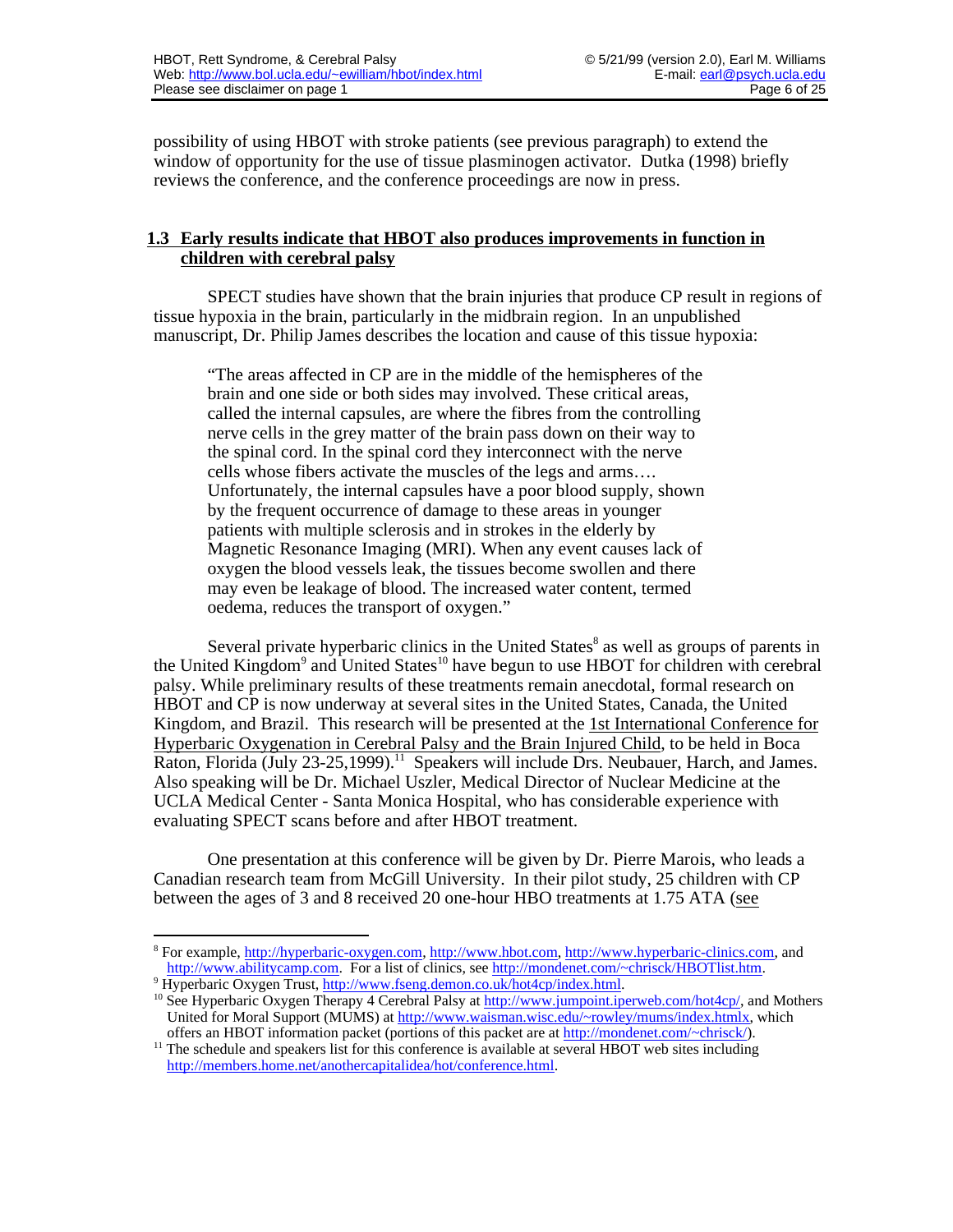Appendix A). Comparison of formal evaluations before and two weeks after treatment revealed statistically significant improvements in aspects of gross-motor and fine-motor functioning, as well as reductions in spasticity in hip adductors, hamstrings, and ankle plantar flexors. Significant improvements in walking and sitting were also reported on posttreatment parent questionnaires. Based on this pilot study, Marois and colleagues have now obtained a \$1.2 million grant for a full double-blind trial.

Cerebral palsy (CP) was once thought to be predominantly caused by oxygen deprivation during birth and delivery ("birth hypoxia" or "fetal distress"). However, several large-scale studies have failed to find a strong correlation between birth hypoxia and the subsequent onset of CP (Naeye et al. 1989; Naulty et al. 1994; Nelson et al. 1998; Nelson and Ellenberg 1985; Nelson and Ellenberg 1986; Nelson and Grether 1998; O'Shea et al. 1998; Spinillo et al. 1997; Torfs et al. 1990).<sup>12</sup> Birth asphyxia does occur in some cases of CP, but many more cases are associated with risk factors such as prematurity and infection. However, this debate is irrelevant to the question HBOT's usefulness for CP: what matters is the presence of brain tissue hypoxia in children with CP (see section 1.1), and not whether the brain injuries in CP result from birth hypoxia. Brain hypoperfusion in CP has been demonstrated by two SPECT studies (Lee et al. 1998; Yamada et al. 1995).

## **1.4 SPECT studies show brain tissue hypoxia in Rett Syndrome patients**

**Rett Syndrome (RS)** is a severe neurodevelopmental disorder that almost exclusively affects females (see Appendix C).<sup>13</sup> To date, five independent SPECT studies of RS patients have been published. Each of these studies found hypoperfusion and reduced blood flow (see section 1.1) in the frontal lobes and midbrain:

- Bjure et al. (1997) compared 16 RS girls and 1 RS woman with 16 normal children, and found hypoperfusion in the frontal lobes and parts of the midbrain (appearing no later than age 3 or 4) compared to the controls.
- Burroni et al. (1997) compared 12 RS girls with 12 normal children, and found global cerebral hypoperfusion in the RS girls compared to the controls.
- Lappalainen et al. (1997) found hypoperfusion in 11 of 13 RS patients, in all brain structures except the occipital lobes, and most strongly in the frontal lobes.
- Uvebrant et al. (1993) compared 9 RS girls and 1 RS woman (all but three under age 5) with 10 age-matched controls, and found hypoperfusion in the frontal lobes, midbrain, and upper brainstem.
- Nielsen et al. (1990) compared 7 RS girls with 9 normal children, and described the distribution of cerebral blood flow in the RS group as "very similar to the distribution of brain metabolic activity in infants of a few months of age." RS patients showed a 30% lower antero-posterior flow ratio than the control group.

 $12$  See news article at http://www.mylifepath.com/article/iac/100052184.

<sup>&</sup>lt;sup>13</sup> See the International Rett Syndrome Association web site at http://www.rettsyndrome.org.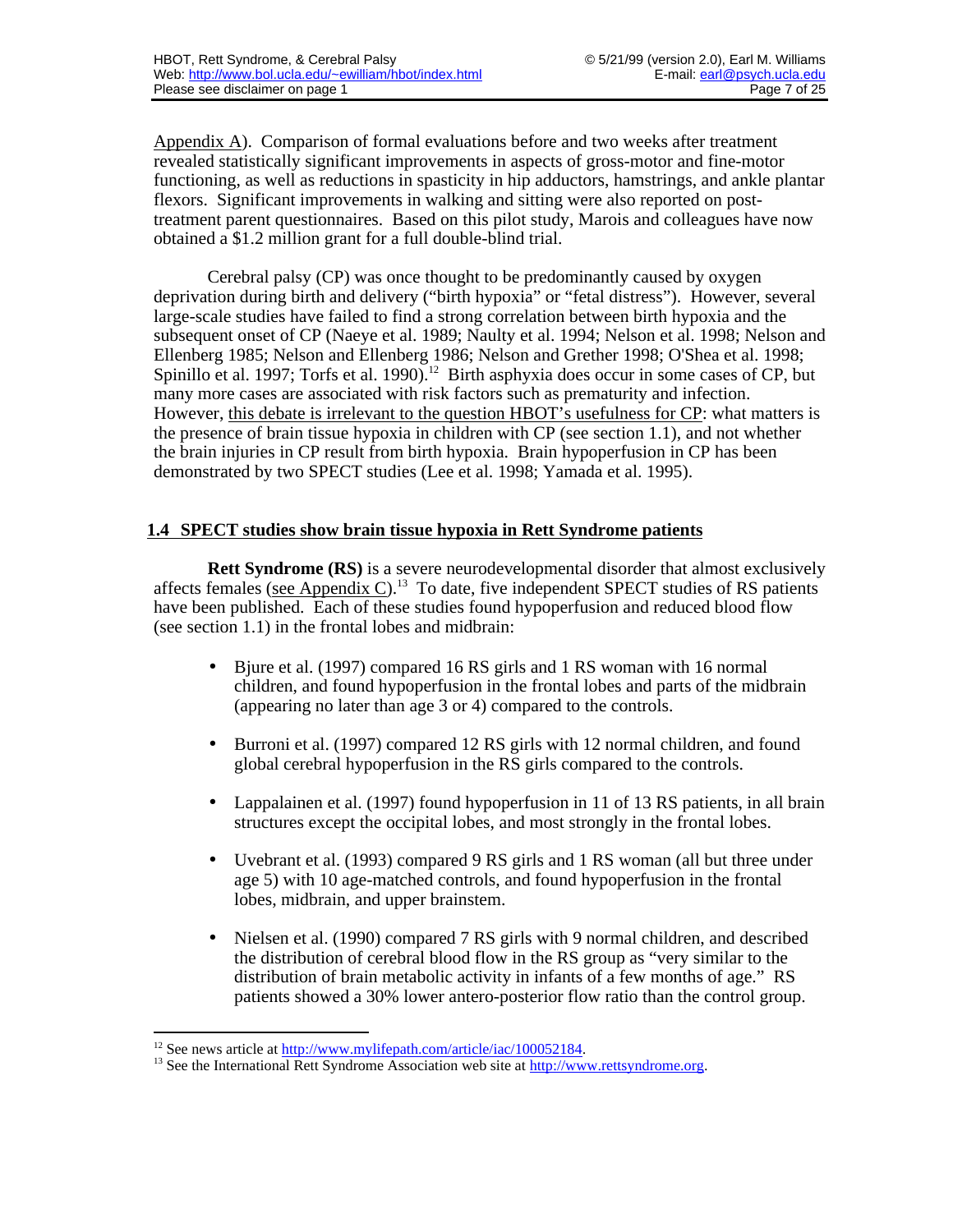The locations of the observed hypoperfusion (frontal lobes and midbrain) are consistent with the locations of the brain regions normally responsible for functions that are abnormal in RS, particularly motor planning and autonomic nervous system control.

## **1.5 HBOT may produce long-term improvements in brain perfusion and function in girls with Rett Syndrome**

As with most cases of cerebral palsy (see section 1.3), the brain tissue hypoxia observed in RS (see section 1.4) is probably not caused by respiratory hypoxia (see discussion of this distinction in section 1.1). RS is a disorder of early brain maturation, rather than an injury to developed brain structures as seen in cases of stroke or head trauma. Neurological and neuroanatomical abnormalities have been identified in RS (see Appendix C ), but it is not known which of these abnormalities are primary causal factors in the disorder. Some of these abnormalities may be secondary consequences, as the brain attempts to adapt to the primary abnormalities.

The outcome of abnormal brain maturation in RS is similar in many ways to the outcome seen in both traumatic brain injury and cerebral palsy. In particular, SPECT scans show hypoperfusion in one or more brain structures. Accordingly, there is reason to believe that HBOT may improve brain perfusion in RS patients by the same mechanisms that it improves brain perfusion in other brain-injured patients (see section 1.2) and cerebral palsy patients (see section 1.3). The clinical profile of RS overlaps substantially with the profile of disabilities seen in patients with CP and hypoxic brain injuries. Given this overlap, it should be useful to look to therapies for brain injuries as a source of potential help for girls with RS.

It is noteworthy that in children with cerebral palsy who benefited from HBOT, treatments were given years after the events which led to their brain injuries. These children missed many milestones of development and brain maturation, and yet HBOT was able to help their brains re-establish functions that normally develop at a much earlier age. Children with Rett Syndrome are in a similar position to children with CP, in that HBOT treatments are usually possible only after years of milestones have been missed. Since HBOT is helpful to CP children in early or middle childhood, years after the age at which they should have achieved certain developmental milestones, it could similarly be helpful to girls with RS.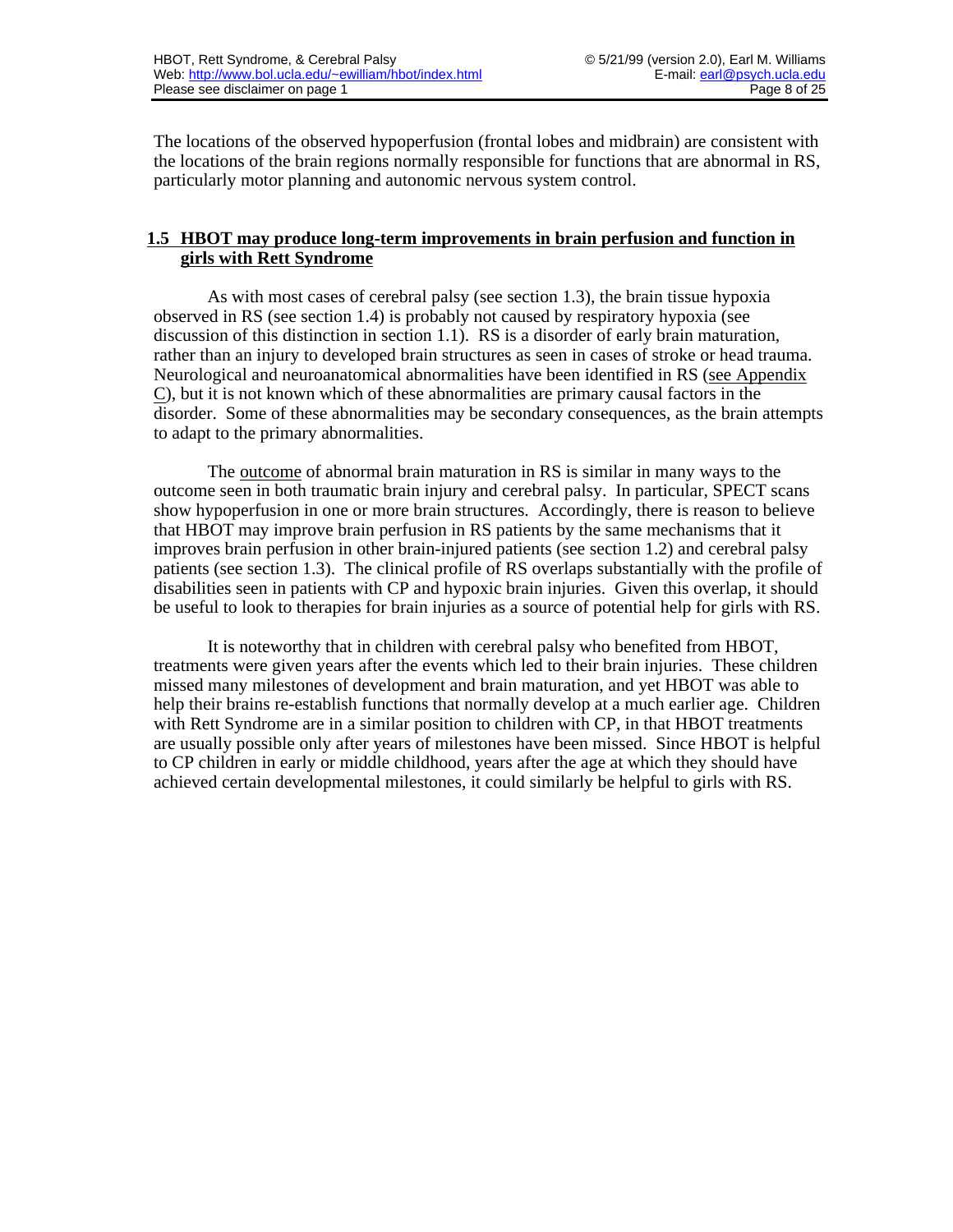# **2. An appropriate pediatric protocol reduces HBOT risks to minimal levels**

Like many substances, oxygen can be either therapeutic or toxic depending on dosage. Not all applications of hyperbaric oxygen are therapeutic , and therefore not all HBO should be referred to as HBOT. In particular, **"low-pressure" HBOT** at 1.5 or 1.75 ATA is very different from "high-pressure" HBO at 2.0 ATA or higher (see Appendix A). The safety and intensity of HBO are determined by the following factors:

- preparatory measures (assessment for contraindications)
- session protocol (pressure, duration, and rate of compression/decompression)
- safety measures and patient monitoring during treatment
- chamber certification and operator training
- session frequency and overall treatment duration

When properly developed based on research and clinical experience, a pediatric HBOT treatment plan and session protocol can address the following concerns (Kindwall 1995c; Santamaria et al. 1995; Thombs and Martorano 1995; Waisman et al. 1998):<sup>14</sup>

- General contraindications
- Physical safety and comfort
- Oxygen toxicity to the central nervous system
- Oxygen toxicity to the pulmonary system
- Free radical production
- Visual side effects
- Auditory side effects
- SPECT scan risks

Appendix D addresses each of these concerns in detail, and includes a detailed review of the literature on each side effect. To summarize that Appendix, there is no evidence that any side effects are associated with low-pressure HBOT (1.5 or 1.75 ATA).

# **3. Pediatric protocol summary (Please read the Disclaimer on page 1)**

The following protocol is currently used by most private clinics and research teams using HBOT to treat children with cerebral palsy.

Preparatory Measures . Pneumothorax should be ruled out by a chest examination or chest x-ray (see Appendix D1). Bilateral myringotomies may be performed to prevent ear barotrauma, but in most cases this procedure is unnecessary (see Appendix D7).

Chamber and Safety. The construction and maintenance of the hyperbaric chamber must be properly certified (as by the American Society of Mechanical Engineers, ASME), and the operator properly trained. Items or materials which could cause sparks or static

 <sup>14</sup> The full text of the Waisman et al. article is at http://www.pediatrics.org/cgi/content/full/102/5/e53.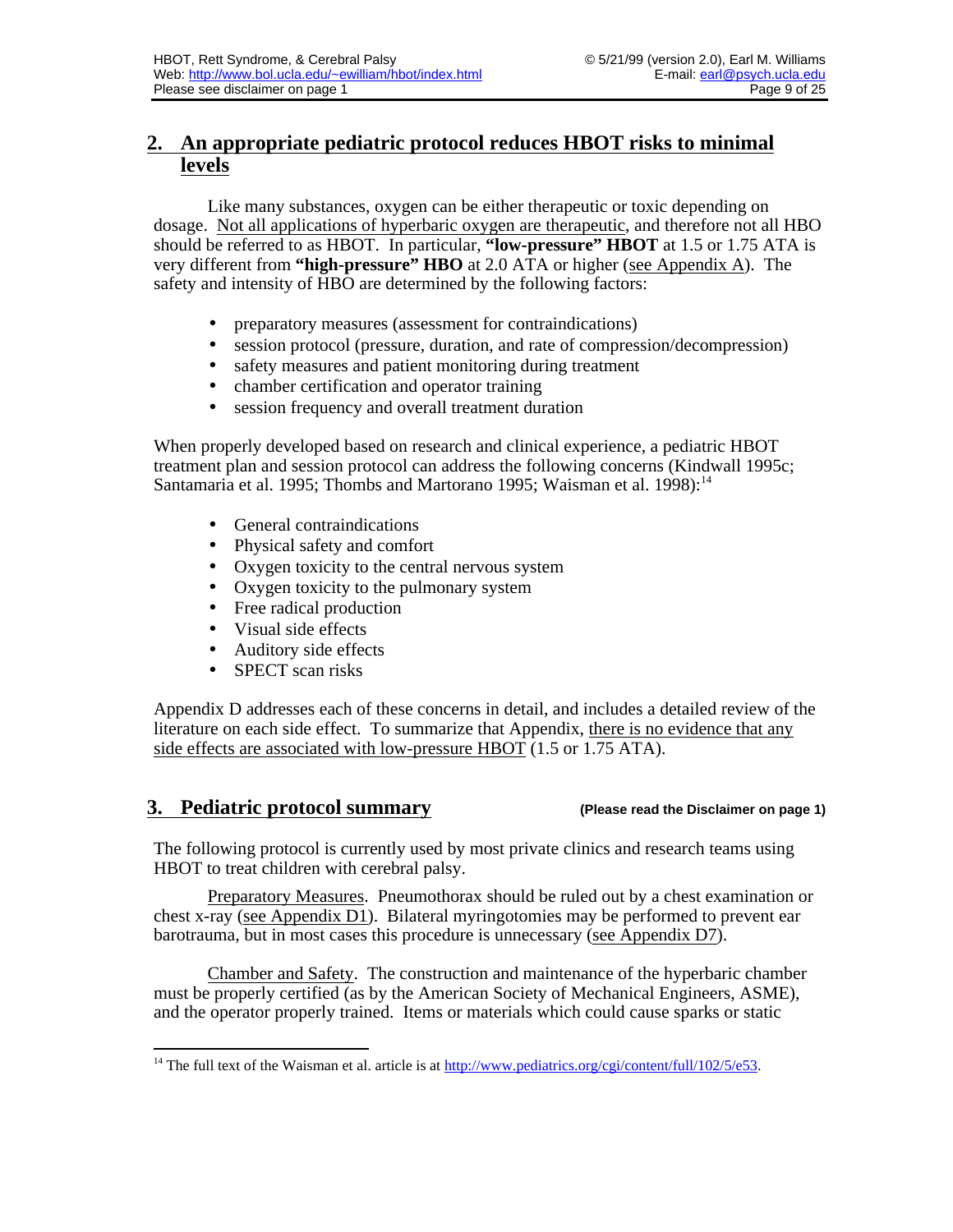electricity must not be taken into the hyperbaric chamber. All clothes must be 100% cotton. In general, HBOT is extremely safe when administered by a trained operator in a certified chamber. According to Dr. Philip James, individuals in the United Kingdom (outside of formal hospital settings) have administered over 1.3 million hours of HBOT treatment over the past 17 years without a single safety incident.

Session and Treatment Protocol . HBOT should be administered in daily or twice daily sessions of 60 minutes at 1.5 or 1.75 ATA (see Appendix A). The chamber should be compressed and decompressed slowly, over the course of 15 minutes. The patient must be continuously monitored for symptoms of oxygen toxicity (see Appendices D3 and D4) and barotrauma (see Appendix D7).

Evaluation and Treatment Duration . The patient should be assessed for clinical improvement after an initial program of 40 HBOT treatments, although in some cases improvement may begin up to a month after treatment. If possible, this clinical assessment should be supplemented with a comparison of SPECT scans taken before and after the treatments. This comparison should be made by an experienced medical doctor who specializes in nuclear medicine, ideally one with direct experience in comparing pre- and post-HBOT SPECT scans. One such doctor is Dr. Michael Uszler, the Medical Director of Nuclear Medicine at the UCLA Medical Center-Santa Monica Hospital in Santa Monica, California.

# **4. Conclusion**

In all likelihood, formal clinical trials of HBOT as an investigational treatment for Rett Syndrome will be conducted only if several case studies "go first" and demonstrate significant improvements in brain perfusion and clinical function. Some medical doctors might object to this course of action, considering untested therapies for developmental disability to be unethical because of cost or the risk of creating "false hope" in parents. However, in the case of HBOT, there is a solid theoretical and empirical basis for real hope. Informed parents (not their doctors) should be the ones to make decisions for their children that balance risk, cost, and a reasonable expectation for clinical improvement.

The administration of HBOT should pose minimal risks to RS patients when a highly safety-conscious and low-pressure protocol is used (see sections 2 and 3). The potential benefits to RS patients, their families, and society are enormous. HBOT has been shown to improve brain perfusion in patients with brain injuries and cerebral palsy, and girls with RS have neurological and clinical abnormalities which overlap substantially with the abnormalities of these patients. Therefore, the hypothesis that HBOT will improve brain perfusion and clinical function in Rett Syndrome patients deserves investigation.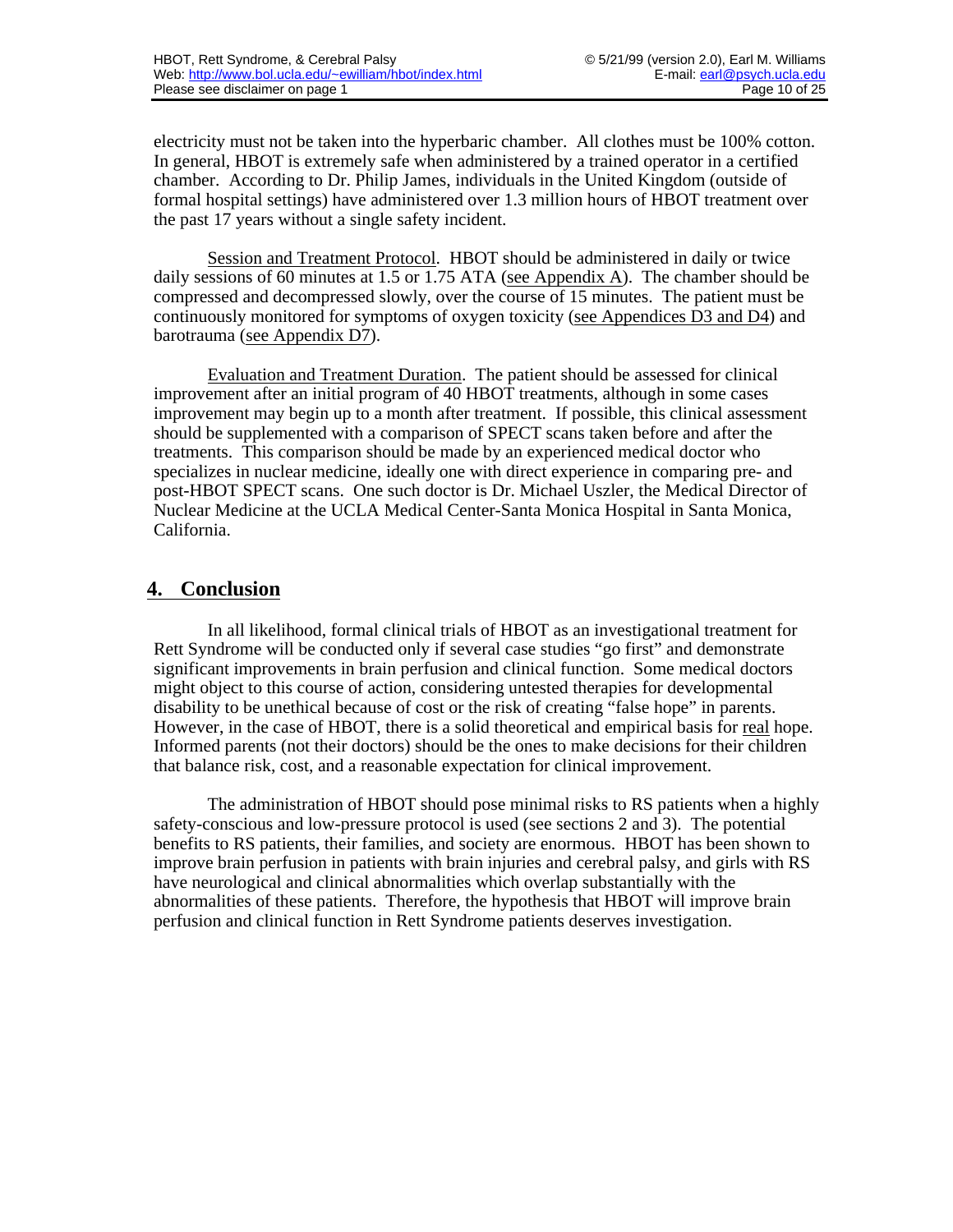# **Appendices**

### **Appendix A. Hyperbaric Oxygen Therapy (HBOT)**

Hyperbaric oxygen therapy (HBOT) involves the inhalation of 100% oxygen inside a chamber pressurized above sea-level atmospheric pressure. Hyperbaric chambers are classified as monoplace or multiplace, according to their capacity. Most monoplace chambers are pressurized with 100% oxygen, while multiplace chambers are pressurized with air and patients wear a hood supplied with 100% oxygen.

Following the basic gas laws of chemistry, HBOT substantially increases the amount of oxygen dissolved in all bodily fluids including blood plasma, cerebrospinal fluid, and lymph. This hyper-oxygenation greatly outweighs the minor reduction in oxygen delivery via hemoglobin that results from blood vessel constriction. The effects of the resulting hyper-oxygenation include the short-term delivery of additional oxygen to otherwise underoxygenated tissues, improved long-term blood flow to these tissues via the growth of new blood vessels (angiogenesis), and possibly a direct stimulation of metabolic processes in idling neurons (see section 1.1).

The pressure and duration of a HBOT session are the major determinants of its efficacy and safety (see section 2). Normal atmospheric pressure at sea level is referred to as 1.0 **atmospheres absolute** (**ATA**), and HBOT therefore involves pressures greater than 1.0 ATA. HBOT sessions are sometimes informally referred to as "dives," because diving underwater similarly subjects the body to pressures greater than 1.0 ATA. HBOT at 1.5 ATA is equivalent in pressure to diving to a depth of 16.5 feet of seawater (fsw). Most studies showing adverse effects from HBOT have involved pressures substantially higher than 2.0 ATA (equivalent to 33 fsw), and many animal studies have used pressures of 5.0 ATA (equivalent to 132 fsw) or higher.

The therapeutic effect of HBOT in the treatment of many acute conditions is quite rapid. By contrast, the therapeutic effect of HBOT on chronic conditions such as brain injury is rarely immediate. In the studies reviewed in this paper (see sections 1.2 and 1.3), a series of 40 or more treatments was typically required, with some subjects receiving as many as 130 treatments. For chronic conditions, therefore, HBOT is truly a therapy whose speed and outcome cannot be precisely predicted. This situation is shared with most other standard therapies for brain injury, such as physical therapy, occupational therapy, and speech therapy. HBOT is not a cure, and should supplement existing therapies rather than replacing them.

Recent reviews of HBOT and its generally accepted medical indications have appeared in mainstream Western medical journals including the British Medical Journal (Leach et al. 1998),<sup>15</sup> the New England Journal of Medicine (Tibbles and Edelsberg 1996), Advances in Pediatrics (Santamaria et al. 1995), and the Journal of the American Medical Association (Grim et al. 1990).<sup>16</sup> The primary textbooks of the field are the Textbook of Hyperbaric Medicine (Jain 1990) and Hyperbaric Medicine Practice (Kindwall 1995b). The

 $\overline{a}$ <sup>15</sup> The full text of this article can be found at  $\frac{http://www.bmi.com/cgi/content/full/317/7166/1140}{http://www.bmi.com/cgi/content/full/317/7166/1140}$ .

<sup>&</sup>lt;sup>16</sup> The full text of this article can be found at  $\frac{http://www.livelinks.com/sumeria/oxy/hot.html}{http://www.livelinks.com/sumeria/oxy/hot.html}$ .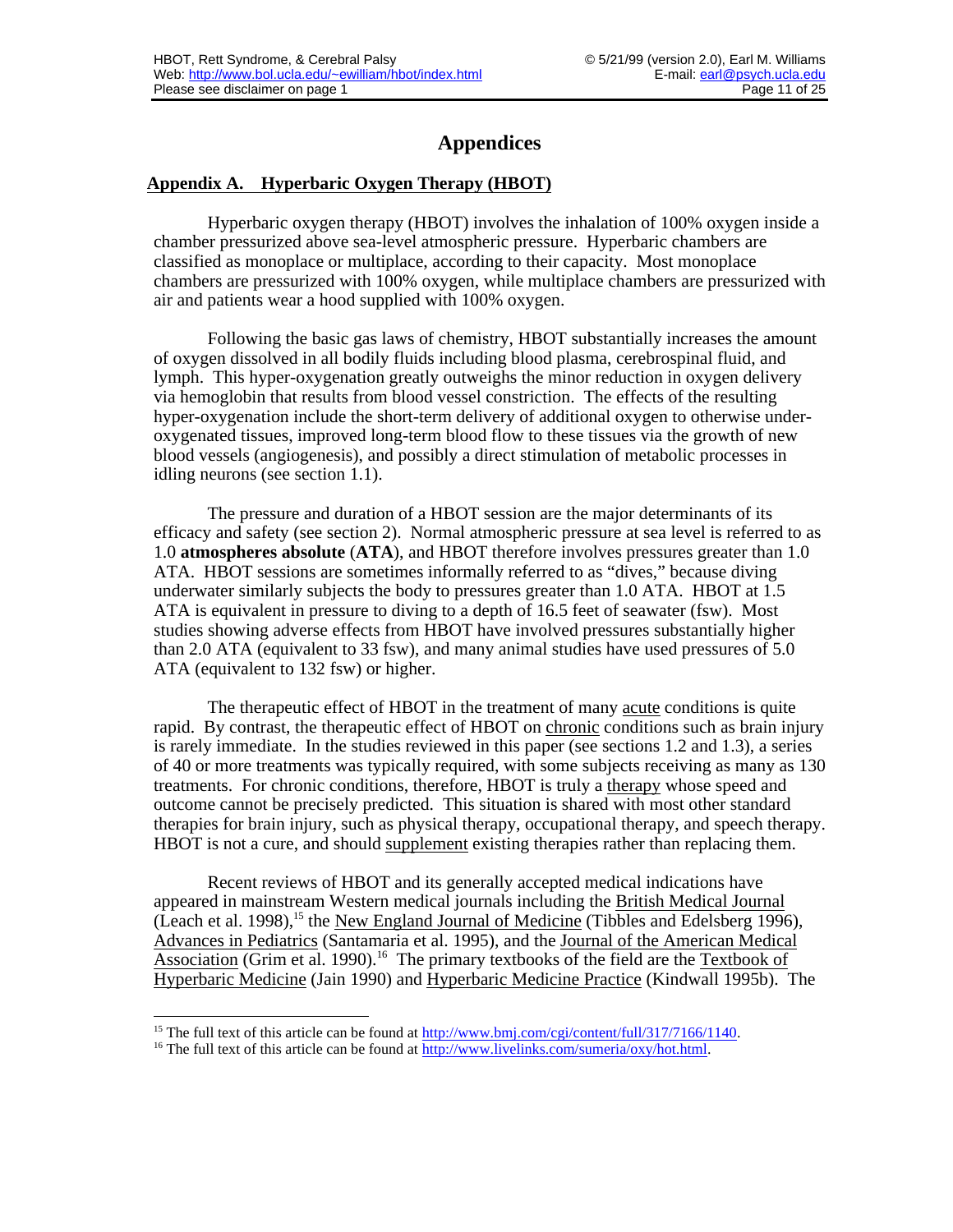third edition of the Jain textbook has just been published, and includes chapters on HBOT, brain injury, and SPECT scanning.<sup>17</sup>

As a result of extensive civilian and military research, HBOT has become a standard, Medicare-reimbursable treatment in the United States for fourteen medical conditions and classes of injury (Jain 1990, Ch. 8). The Undersea and Hyperbaric Medicine Society<sup>18</sup> (UHMS) produced this list of HBOT indications, and in the opinion of some HBOT researchers, their management of the list has been both over-conservative and idiosyncratic. Some indications have been added with minimal research support, while other indications (such as brain injury) have been omitted despite significant research support. The American College of Hyperbaric Medicine<sup>19</sup> (ACHM) is another organization that oversees hyperbaric medicine in the United States and advocates for issues including Medicare reimbursement.

For economic and other reasons, formal research on new applications for HBOT has progressed slowly in the USA. By contrast, HBOT is used widely in many other countries. In England, HBOT is used to treat children with cerebral palsy and adults with multiple sclerosis (over 1.3 million treatment hours during the past 17 years, according to Dr. Philip James). According to Dr. Neubauer, stroke patients in West Germany are routinely given a three-week course of intensive HBOT to supplement their physical rehabilitation. In some areas of Italy, a physician can have his or her license revoked for failing to use HBOT when indicated. Over 1000 HBOT chambers are in use in Russia and China. Many positive HBOT studies have been published in Russian and Chinese medical journals, and also at the Eleventh International Congress on Hyperbaric Medicine held in China in 1993 (Li and Cramer 1995).

Ongoing research in the United States is now extending the indications for HBOT, particularly to conditions that involve poor oxygenation, hypoperfusion, and tissue hypoxia in the brain (Bakker 1992; James 1997; Kindwall 1993; Neubauer and Walker 1998).<sup>20</sup> The field of hyperbaric medicine appears to be poised on the brink of a new expansion, based on valid research rather than the anecdotal reports and claims of the past.

#### Appendix B. Single-Photon Computed Emission Tomography (SPECT)

Single-photon computed emission tomography (SPECT) was developed in the late 1980's as an outgrowth of positron emission tomography  $(PET)^{21}$ . Unlike computed axial tomography (CAT) and magnetic resonance imaging (MRI), which image anatomical structures in the brain, the SPECT scan reveals the functional structure of the brain as it metabolizes a radioactive tracer that has been injected into the bloodstream. Variations in regional cerebral blood flow (rCBF) reflect regional differences in metabolic activity in the brain, making the SPECT scan an ideal tool for identifying areas of brain hypoperfusion (Neubauer et al. 1992).

<sup>&</sup>lt;sup>17</sup> See publisher information at http://www.hhpub.com/catalogue/Jain2.html.

<sup>&</sup>lt;sup>18</sup> http://www.uhms.org

<sup>19</sup> <http://www.hyperbaricmedicine.org>

<sup>&</sup>lt;sup>20</sup> The full text of the Kindwall article can be found at http://www.livelinks.com/sumeria/oxy/kindwall.html.

<sup>&</sup>lt;sup>21</sup> An online medical course about SPECT is at http://www.bae.ncsu.edu/bae/courses/bae590f/1995/scarfone/.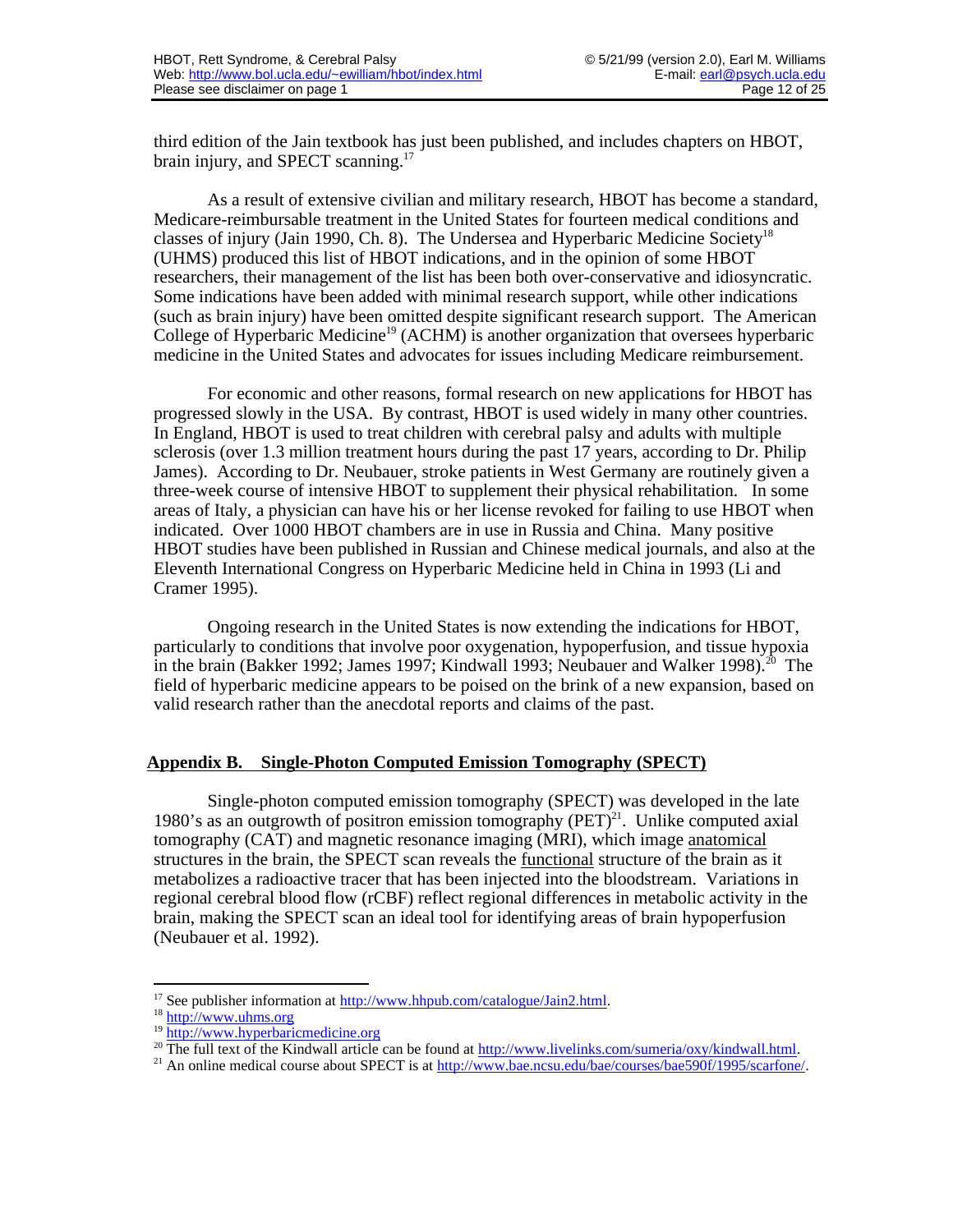SPECT studies of brain perfusion in normally developing children have revealed significant maturational changes during childhood (Chiron et al. 1992). According to Chiron et al., "Cognitive development of the child seems to be related to changes in blood flow of the corresponding brain regions." Similar maturational changes have been observed in PET studies of glucose consumption in the brain. Kuzniecky (1996) summarizes these maturational changes as follows:

"At birth, metabolic function is high in the thalamus, central region, and cerebellar vermis. At 3 months, activity increases in the striatum, occipitoparietal regions, and cerebellar cortex, with the frontal lobes remaining relatively hypometabolic. At 12 months of age, metabolic activity reaches adult values. From ages 2 years to age 6 to 7, values are double those seen in adults. Thereafter, glucose consumption decreases progressively to adult values, which are reached by age 15 years. These changes should be considered when studies at different ages are interpreted." (p. S15)

The technology and interpretation of SPECT scans remain an active area of research. For recent reviews of the application of SPECT to pediatrics, abnormal brain development, and epilepsy, see Kuzniecky (1996), Barkovich and Kuzniecky (1996), Gordon (1996), and Treves and Connolly (1995).

## **Appendix C. Rett Syndrome (RS)**

Rett Syndrome (RS) is a severe neurodevelopmental disorder that almost exclusively affects females (Armstrong 1997; Naidu 1997).<sup>22</sup> Estimates of the prevalence of RS range between 1 in 10,000 to 1 in 22,000 girls. The cause of RS is not yet known, but current research is focusing on a genetic abnormality on the X chromosome, which causes reduced brain size, microcephaly, and abnormalities in neural growth factors, the cholinergic system, and the serotonergic system.

Although RS is not caused by a traumatic or oxygen-related brain injury (see section 1.1), the clinical profile of RS overlaps substantially with the symptoms of children with these brain injuries. Shared symptoms include hypotonia and/or spasticity, seizures, EEG abnormalities, ataxia (poor motor control), and apraxia (poor motor planning). In addition, five separate SPECT studies of RS girls have shown characteristic patterns of brain hypoperfusion (see section 1.4).

Rett Syndrome was once thought to be a degenerative disorder, like Parkinson's Syndrome, but it is now recognized as a neurodevelopmental disorder involving delayed and arrested brain maturation. In terms of behavioral consequences, the primary neuroanatomical abnormality in RS has been described by Niedermeyer (1998) as a "frontal lobe – motor cortex disconnection due to the lack of inhibitory influences" (p.83). According to Niedermeyer, these abnormalities in frontal and motor cortex produce common RS symptoms including a lack of mental drive (apathy), difficulties with perceptual integration, loss of speech, ataxia, apraxia, grasp reflexes, and repetitive hand movements.

<sup>&</sup>lt;sup>22</sup> See the International Rett Syndrome Association web site at  $\frac{http://www.rettsyndrome.org.}{http://www.rettsyndrome.org.}$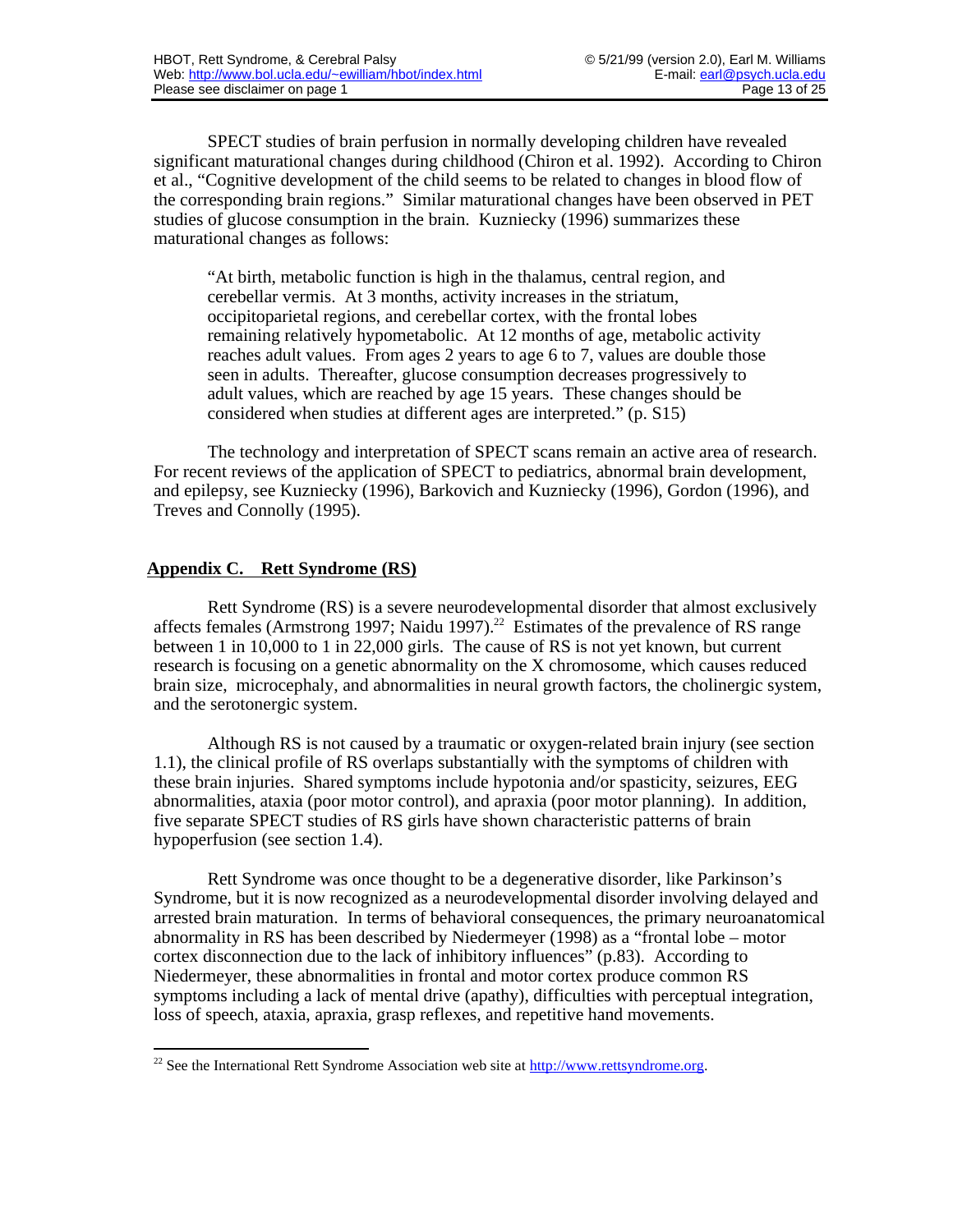Abnormalities in the midbrain and brainstem may also be responsible for the abnormal autonomic nervous system control commonly seen in RS, in the regulation of functions including breathing (Kerr 1992), sleep, peripheral circulation, and bowel motility. Almost all RS girls have characteristic EEG abnormalities (Niedermeyer et al. 1997; Sheth 1998; Trauner and Haas 1987), although fewer than half have true seizures (Glaze et al. 1998). Additional neurological abnormalities in RS are reviewed in Murakami et al. (1992), Naidu (1992), and Wenk (1997).

# **Appendix D. Review of HBOT Side Effects (none associated with low-pressure HBOT)**

#### **D1. General contraindications**

HBOT is absolutely contraindicated in patients who have pneumothorax or are taking certain chemotherapeutic or antibacterial medications (Kindwall 1995b, Chapter 4). Pneumothorax and spontaneous pneumothorax are extremely rare in children, and an external examination can reveal asymmetries in breath sounds that might indicate an undiagnosed pneumothorax.

Caution must be observed when administering HBOT to patients with several types of conditions. Neurological conditions include seizure disorders and high fever, which could increase the risk of oxygen-induced seizures during HBOT (but see Appendix D3). Pulmonary conditions include upper respiratory infections and emphysema, in which trapped gases in the lungs could expand during decompression. Kindwall (1995c) states that these concerns can be addressed by adding or adjusting medication, or by suspending treatment when the problems will resolve in a few days. None of these conditions are contraindications to HBOT when an appropriate protocol is followed.

#### **D2. Physical safety and comfort**

A major safety consideration in HBOT is fire prevention. Fire can occur only in the presence of fuel, oxygen, and an ignition source. Oxygen is a powerful fire accelerant, but oxygen itself does not burn except in rare circumstances. FDA-approved HBOT protocols must be followed to eliminate ignition sources and minimize potential fuel. These protocols strictly prohibit items or materials which could cause sparks or static electricity from being taken into the hyperbaric chamber. For example, all clothes must be 100% cotton, and no electronic devices are permitted. Chamber fires are very rare in the history of HBOT, occurring to date only in cases of chambers outside the United States which have not been properly certified (as by the American Society of Mechanical Engineers, ASME).

Psychological issues including claustrophobia and boredom are affected by the type of hyperbaric chamber used, since chambers vary in their spaciousness and the extent to which the patient can see outside. All multiplace chambers and even some monoplace chambers are sufficiently large that an adult can accompany a young pediatric patient. Distractions such as music and television can be helpful, transmitted through the walls or windows of the chamber. Many of the accepted medical indications for HBOT are equally or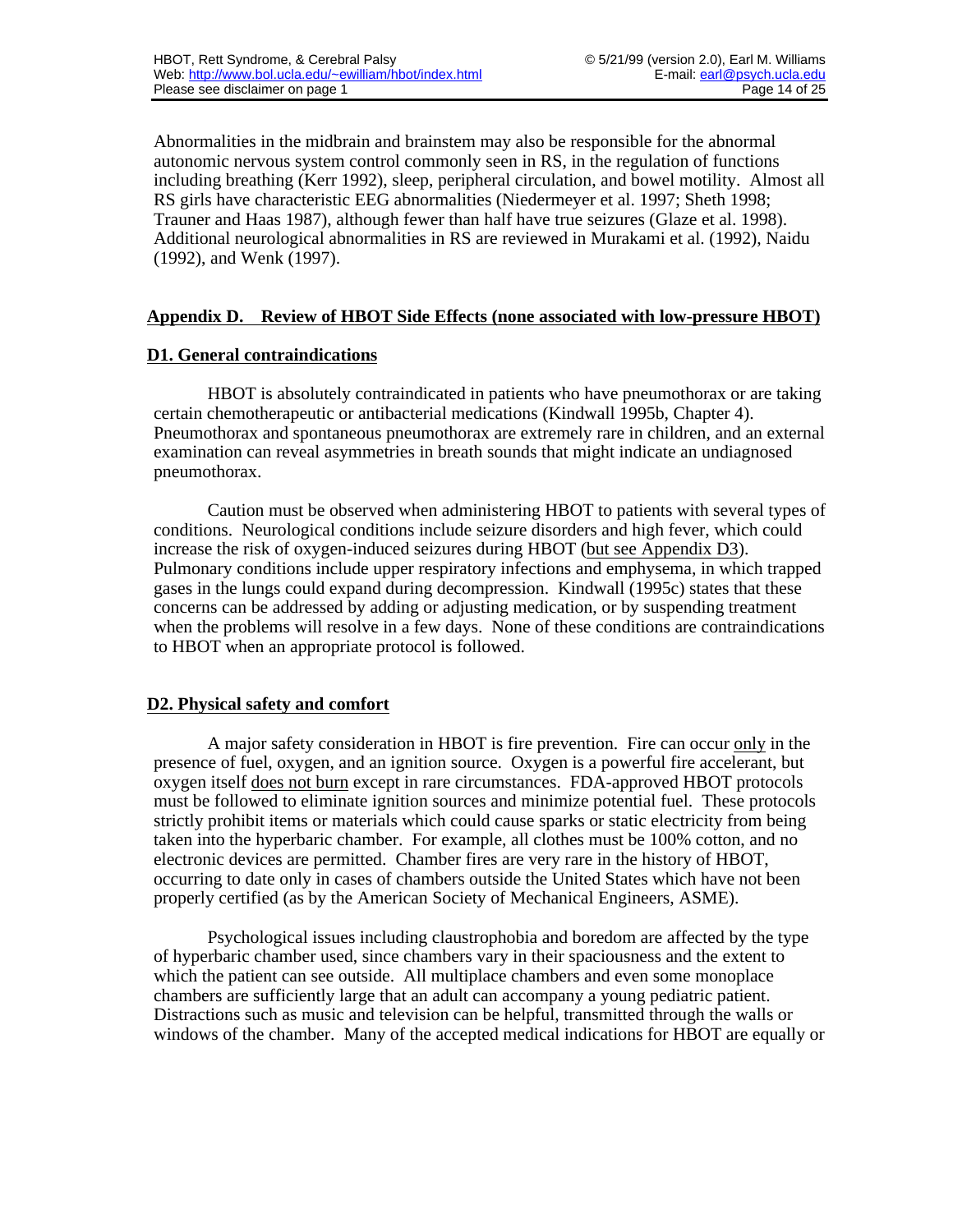more common in children as in adults, and the logistics of pediatric HBOT are therefore well understood (Santamaria et al. 1995; Thombs and Martorano 1995; Waisman et al. 1998).<sup>23</sup>

Physical comfort issues such as increased temperature and humidity can be regulated by the chamber operator during treatment. Temperature increases with pressure according to Charles Law, and water vapor exhaled by the patient can increase humidity. To regulate these levels, the oxygen or air in the chamber is periodically replaced during treatment.

#### **D3. Oxygen toxicity to the central nervous system**

When administered in sufficient quantity, oxygen is toxic to the central nervous system **(CNS)** and can provoke seizures. Even if convulsions do occur, HBOT research and clinical experience have shown no residual effects to the patient (even at high pressures), as long as physical trauma is avoided.

The intensity with which HBOT delivers oxygen to the body is determined by the pressure, session duration, session frequency, and overall number of sessions (see section 2). HBOT does not produce CNS oxygen toxicity when levels of these factors are sufficiently low, and this should be true even in a patient at increased risk for seizures (such as in Rett Syndrome). For reviews of oxygen toxicity and HBOT, see Clark (1995) and Jain (1990).

In a study with brain-injured patients, who are at increased risk for seizures, Holbach and colleagues (1977) administered HBOT session protocols at 1.5 and 2.0 ATA (see Appendix A). They found that at  $2.0$  ATA, AVD (arteriovenous difference) oxygen levels decreased, while at 1.5 ATA they remained constant and the glucose oxidation quotient (GOQ) remained normal. Consistent with Holbach et al.'s study, Clark's (1995) review reports that oxygen toxicity from HBOT can cause grand mal convulsions at pressures of 2.0 ATA or greater. Based on these findings, Neubauer and colleagues use a protocol of either 1.5 or 1.75 ATA for 60 minutes, once or twice daily (see sections 2 and 3).

HBOT protocols include monitoring for the standard symptoms of CNS oxygen toxicity, such as sweating followed by nausea, vomiting, apprehension, shortness of breath, tunnel vision, or muscle twitching (Kindwall 1995c). At the appearance of these symptoms, the oxygen supplied to the chamber or hood can be replaced with normal air, thereby quickly reducing the oxygen level to the patient without the need to quickly decompress the chamber.

#### **D4. Oxygen toxicity to the pulmonary system**

Exposure to hyperbaric oxygen can produce respiratory symptoms including intratracheal and bronchial irritation, chest tightness, cough, and a reduction in vital capacity. Again, the degree of oxygen toxicity to the pulmonary system is determined by the pressure, session duration, session frequency, and overall number of sessions (see section 2). The concept of a Unit Pulmonary Toxicity Dose (UPTD) has been developed to quantify the relationship between these HBO factors and pulmonary oxygen toxicity. Tables of depths,

 <sup>23</sup> The full text of the Waisman et al. article is at http://www.pediatrics.org/cgi/content/full/102/5/e53.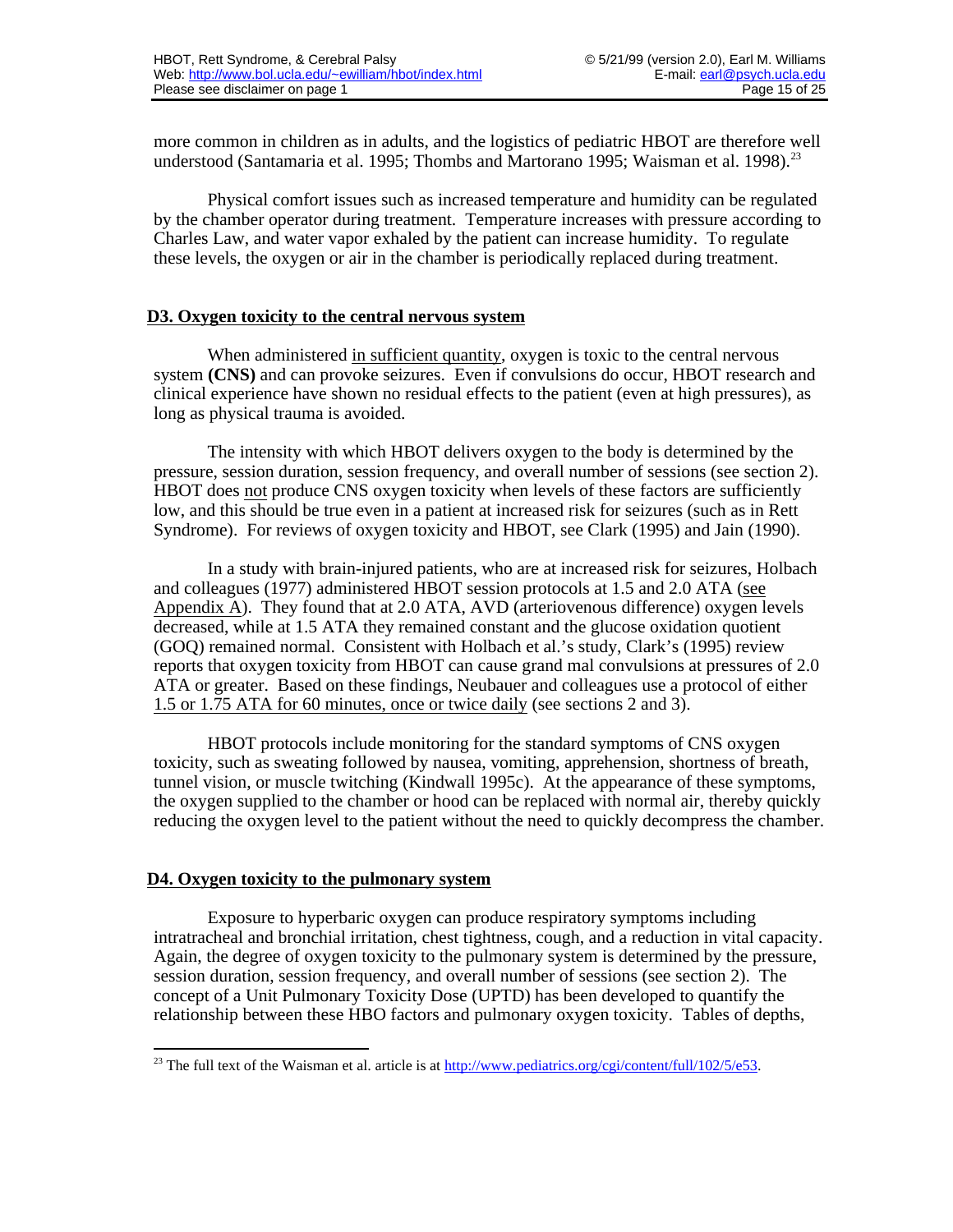durations, and UPTD levels have been produced based on extensive experience with diving and HBOT applications (Clark 1995). According to Clark, "doses of 600 UPTD given in two treatment sessions have been administered on a daily basis with no evidence of cumulative toxicity." When HBOT is administered at 1.75 ATA for 60 minutes, the UPTD is only 129 . This level is substantially below the daily threshold of 600 UPTD. Pulmonary oxygen toxicity is therefore not a concern when HBOT is given daily or twice daily at 1.75 ATA.

Many girls with Rett Syndrome have respiratory abnormalities while awake, including hyperventilation and/or breathholding (Kerr 1992). For divers, breathholding during rapid ascent can cause a potentially fatal air embolism. However, there is no risk of air embolism during normal decompression from a HBOT session, because the chamber is decompressed gradually over the course of 15 minutes.

#### **D5. Free radical production**

The HBO research literature provides substantial evidence that high-pressure HBO ( 2.0 ATA; see Appendix A ) can cause the production of harmful free radicals (Jamieson et al. 1986). Narkowicz, Vial et al (1993) exposed human subjects to HBO at 2.7 ATA and found evidence of increased free radical levels in blood samples using electron spin resonance (ESR) spectroscopy. These levels returned to baseline in blood samples taken within 10 minutes of cessation of HBO, indicating the successful action of antioxidant defenses. Yamaguchi, Stewart et al. (1992) exposed rabbits to HBO at 2.5 ATA and found ESR spectra indicating significant free radical production. The same results were found by Torbati, Church et al. (1992), who exposed rats to 5.0 ATA .

At low pressures such as 1.5 or 1.75 ATA (see section 3), there is no evidence that HBOT produces significant levels of harmful free radicals. In a study of free radical formation and lipid peroxidation in rat brain *in vitro*, Dirks and Faiman (1982) found that exposure to HBO as high as 2.5 ATA did not cause any significant increase in free radical formation compared to untreated controls.

Antioxidants may play a role in preventing the damage from free radicals associated with high-pressure HBO. Etlik, Tomur et al. (1997) showed that administration of vitamins E and C significantly reduced oxidative damage to erythrocytes in rats exposed to HBO for 60 minutes daily at 2.8 ATA for 45 days. A deficiency of antioxidants can also lead to certain types of damage from free radicals during high-pressure HBO. Stone, Henderson et al. (1989) found that rats fed a diet deficient in vitamin E and selenium had retinal damage after exposure to HBOT (90 minutes at 3.0 ATA , 5 days/week for 4 or 15 weeks) relative to rats fed the same diet but not exposed to HBO. Finally, Kaelin, Im et al (1990) found that HBO increased the survival rate of skin flaps in rats. They concluded that HBO caused an increase in the activity of superoxide dismutase (SOD), an important antioxidative defense mechanism.

Some girls with Rett Syndrome have abnormalities of oxidative metabolism, including elevated serum levels of lactate and pyruvate (Haas et al. 1995a; Haas et al. 1995b). In the absence of these abnormalities, when the protocol in section 3 is used, the diagnosis of Rett Syndrome should not be a particular contraindication for the use of HBOT.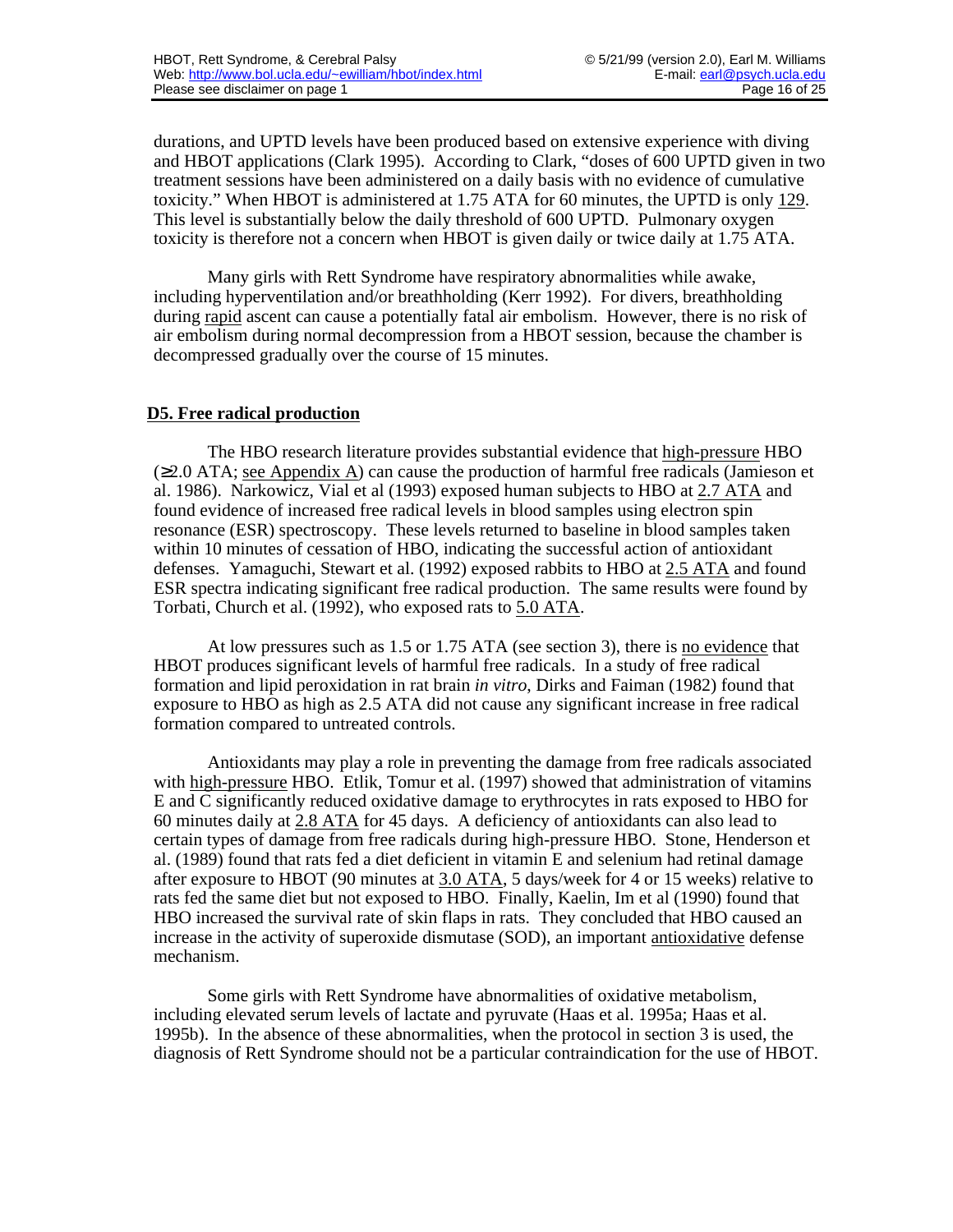# **D6. Visual side effects**

HBOT has been used to treat eye diseases including vascular insufficiency and hypoxic disorders of the anterior segment (see Jain 1990, Ch. 28), as well as retinitis pigmentosa.<sup>24</sup> However, with long-term or high-pressure courses of HBOT, adverse side effects on the visual system sometimes occur. These side effects are reviewed by Jain and by Kindwall (1995a).

Myopia (shortsightedness) is a temporary side effect sometimes seen after an extended course of 20 or more high-pressure HBOT treatments ( 2.0 ATA; see Appendix A ), typically in older patients (Anderson and Farmer 1978; Lyne 1978; Palmquist et al. 1984; Ross et al. 1996). These effects are thought to be caused by oxidative free-radical damage to the lens of the eye, resulting in changes to its refractive index. It must be noted again that there is minimal risk of free-radical formation during low-pressure HBOT (see protocol in section 3). The myopic changes observed in these studies were as follows:

- Anderson et al: 1.6 dioptres (mean), observed in all seven subjects, after 40 120-minute sessions at 2.0 ATA.
- Lyne: 0.5 to 5.5 dioptres, observed in 18 of 26 subjects, after 4-52 weeks (mean 16) of daily treatment at 2.5 ATA for 90 minutes .
- Palmquist et al: 3.0 dioptres (mean), observed in all 25 subjects, but in 23 subjects only after 100 hours of HBO at 2.0 to 2.5 ATA.
- Ross: degree unknown, observed in only 2 of 8 subjects, after 20 120-minute sessions at 2.0 ATA.

Note that HBOT was administered at high pressures ( 2.0 ATA) in all four of these studies, and in three of the studies the sessions were quite long (90 or 120 minutes, not 60).

HBOT investigators disagree about the reversibility of HBOT-induced myopia. Most report that any changes reverse themselves after the cessation of treatment, within six weeks (Kindwall), three months (Lyne), or six months (Jain). However, Ross et al. claim that any changes are reversed more slowly. All investigators concur that HBOT-induced myopia is not fully reversible in a small minority of patients. An additional finding by Palmquist (1984) was that of the 15 subjects who had clear lens nuclei prior to treatment, 7 developed nuclear cataracts with reduced visual acuity during treatment. However, these effects were noted only after at least 150 hours of HBOT at 2.0 to 2.5 ATA . In the Lyne study, no subject who started with a clear lens developed cataracts, and in those subjects who had pre-existing cataracts, no worsening was seen during treatment or at long-term follow-ups. Kindwall reports that he has never seen new cataracts arise during HBOT treatment.

 <sup>24</sup> See article and references at  $\frac{http://www.focusnewsletter.org/hperbari.htm.$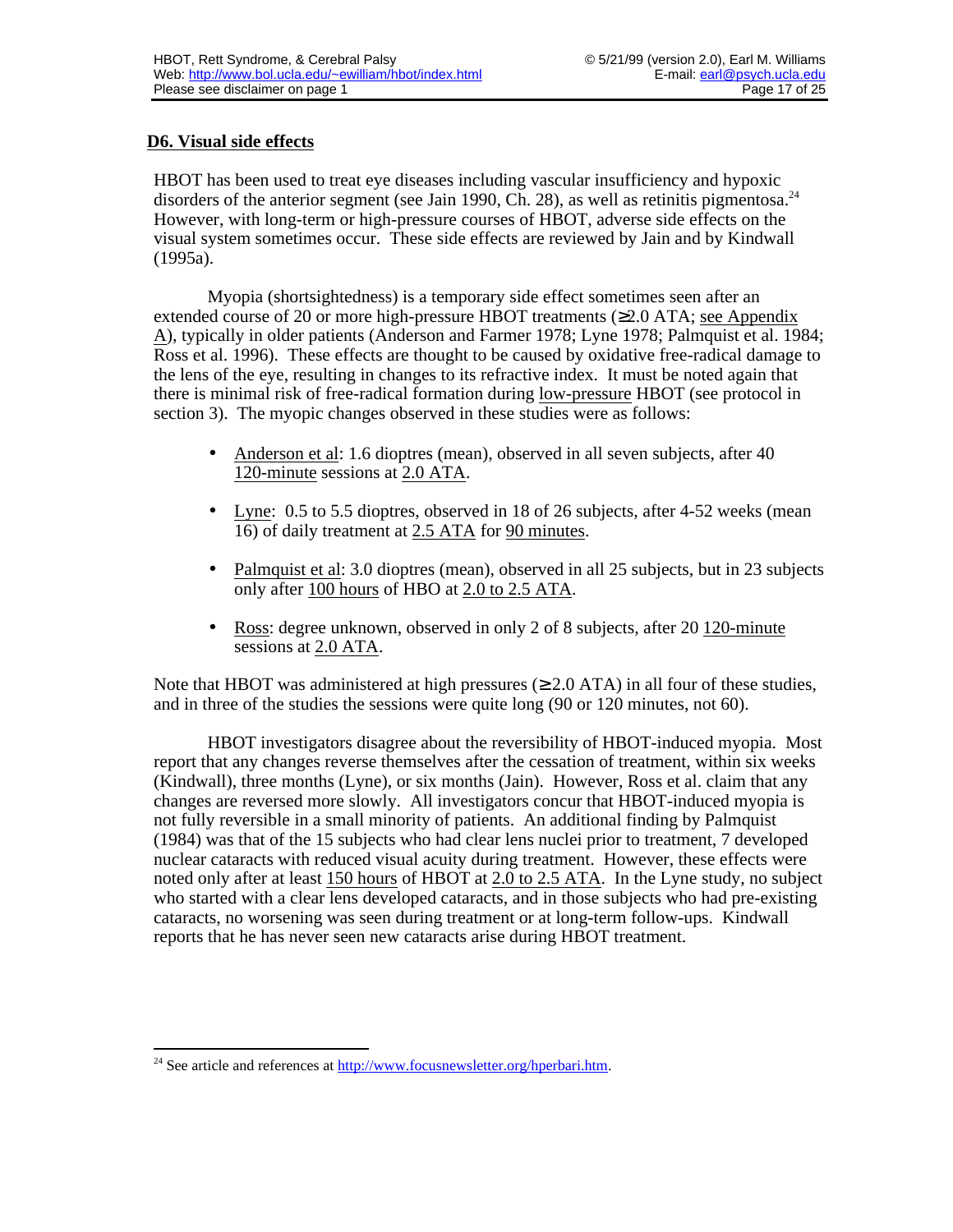# **D7. Auditory side effects**

Barotrauma . The most common side effect of HBOT is barotrauma to the middle ear (Kindwall 1995c). Barotrauma is a familiar experience to anyone who has felt discomfort during descent in an airplane due to an inability to "clear one's ears." Barotrauma can also occur in blocked cranial sinuses, or in dental work containing an air bubble. In general, the term refers to pain caused by a difference in pressure between any sealed air-containing cavity in the body and the ambient pressure outside the body.

Under ordinary circumstances, pressure differentials between the middle ear and outside air are equalized through the Eustachian tubes, which connect the middle ear to the mouth. The Eustachian tubes are ordinarily closed, but can be opened briefly by yawning, swallowing, or using one of several "ear clearing" methods such as the Frenzel maneuver (closing the mouth, pinching the nostrils shut, and "blowing").<sup>25</sup> Pressure must be equalized continuously in both ears during a dive or compression, because the openings to the Eustachian tubes are squeezed shut and cannot be opened when the pressure differential exceeds about 0.25 ATA (equivalent to diving about four feet in sea water).

Barotrauma is avoidable in almost all cases by using a very slow rate of compression and carefully monitoring the patient for signs of discomfort. In a multiplace hyperbaric chamber, an adult can help a child clear their ears easily by drinking water. The slow compression rate is particularly important when the patient is unable to communicate verbally, as is the case with infants and many developmentally disabled children. If discomfort becomes apparent, the pressure can be temporarily decreased, equivalent to a short "ascent", which allows the patient to clear their ears before compression resumes. The standard practice used by Neubauer and most private clinics is to compress from 1.0 ATA to 1.5 or 1.75 ATA over the course of 15 minutes (see section 3). This compression rate is equivalent to diving in sea water at the very slow rate of about one foot per minute. If mild barotrauma does occur and lead to crying, Neubauer and several clinic operators report that the crying quickly leads to pressure equalization (personal communication).

Barotitis . If a pressure differential inside the middle ear continues to increase and is not equalized, pain increases and the patient can develop barotitis. Barotitis is marked initially by irritation of the eardrum (tympanic membrane), and can progress to symptoms including free blood in the middle ear and rupture of the eardrum (usually via a small perforation which heals spontaneously within 10 to 14 days, according to Kindwall (1995c)). Beuerlein et al. (1997) conducted a prospective study of 30 patients undergoing HBOT, 19 of whom were able to clear their ears ("autoinflaters") and 11 of whom were comatose or intubated and therefore could not clear their ears ("non-inflaters"). Autoinflaters underwent a mean of 19 HBOT treatments and noninflaters underwent a mean of 11 HBOT treatments, at either 2.0 ATA for 120 minutes or 2.4 ATA for 90 minutes . Noninflaters showed a higher incidence of barotrauma (91%) compared to autoinflaters (37%). Patients were also examined before and after treatment to check for possible hearing loss. No patient showed any significant changes in extended high-frequency audiometry tests. Some changes in distortion product otoacoustic emission (DPOAE) tests were observed in 4 of 15 autoinflaters and 2 of 7 noninflaters, but these changes did not correlate with any extended high-frequency

 <sup>25</sup> For an excellent guide to these earl-clearing methods, see http://weber.u.washington.edu/~ekay/MEbaro.html.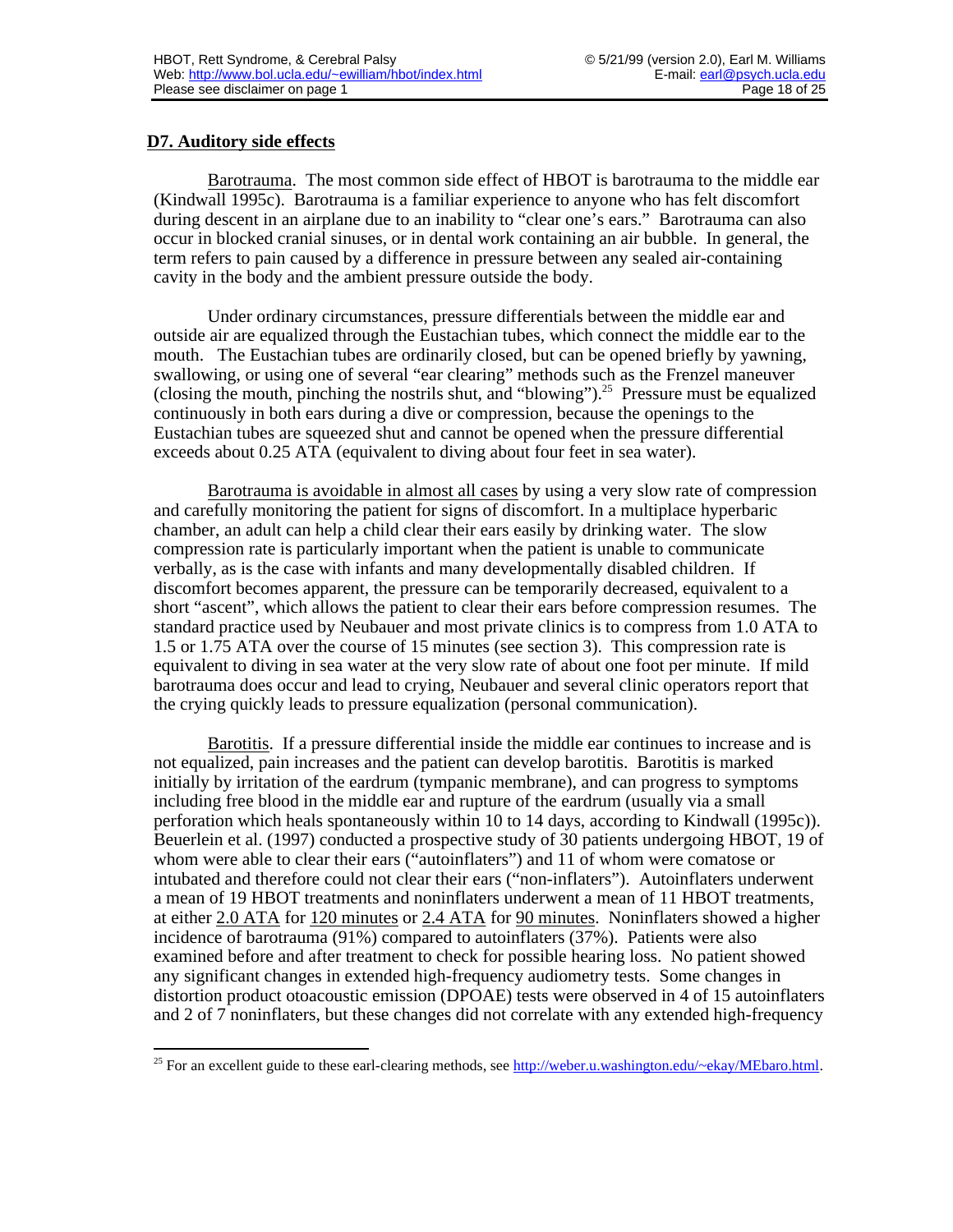audiometry changes and were of unknown significance. Note again that the HBOT pressures and durations used in this study substantially exceeded the protocol in section 3.

Myringotomy. In patients who are unable to clear their ears by the methods described above, a myringotomy (also called tympanostomy) is sometimes performed prior to HBOT (Kidder 1995; Riley et al. 1997). This procedure is conducted by an otolaryngologist using local anesthetic. In the procedure, a small incision is made in each eardrum with a myringotomy knife, or a small tube ("T-tube") is inserted through each eardrum (T-tubes are also commonly used in some children with chronic ear infections, to allow fluid drainage from the middle ear). Ordinarily, T-tubes are expelled within a few weeks, and the eardrum perforation heals completely without complication. In a recently developed variation of the myringotomy procedure, the incision can be made with a laser (Vrabec et al. 1998).

The myringotomy procedure has several risks and side effects, in addition to the possibility of direct damage to the inner ear if the procedure is not performed properly by a trained otolaryngologist. In a study of 45 patients who received bilateral myringotomies prior to HBOT, Clements et al. (1998) found that 17 patients (38%) experienced complications, with most having more than one complication. Otorrhea occurred in 13 patients (29%), and persistent tympanic membrane perforations occurred in 7 patients (16%). Earlier studies have shown slightly lower complication rates, with otorrhea occurring in 5- 20% of cases and persistent tympanic membrane perforations in less than 5% of cases (Luxford and Sheehy 1982; McLelland 1980). If myringotomy is performed with incision only (no placement of T-tubes), there is a risk that the perforations will close prematurely and pressure will no longer be automatically equalized.

Due to the potentially significant risks from barotrauma coupled with the risks and side effects of myringotomy, there is substantial variation in clinical practice about whether myringotomy should be performed routinely before HBOT (Capes and Tomaszewski 1996). Many medical centers use topical nasal decongestants as an alternative to routine myringotomy, but Carlson et al. (1992) have shown that topical nasal decongestants are not effective against middle ear barotrauma.

The consensus among Neubauer and several clinic operators (personal communication) is that in the absence of specific indications of Eustachian tube dysfunction, myringotomy should not be performed routinely before HBOT . Instead, treatment should begin with very slow compression rates and careful monitoring, as described earlier in this section. If the patient shows signs of discomfort and/or symptoms of barotitis, treatments should be halted until T-tube myringotomies can be performed. This protocol was also recommended in the "Ask the Expert" column of a recent issue of the newsletter of the Undersea and Hyperbaric Medical Society (Farmer 1998).

Another possible alternative to myringotomy is a commercial product called "Earplanes," manufactured by Cirrus Air Technologies and distributed by Mellen Medical Products.<sup>26</sup> Earplanes are special earplugs containing a ceramic pressure regulator. This regulator approximately halves the rate at which the eardrum is exposed to pressure changes, thereby allowing additional time for pressure in the middle ear to equalize.

 <sup>26</sup> For more information, see<http://www.earplanes.com/earplane.htm>or call 1-800-649-4372.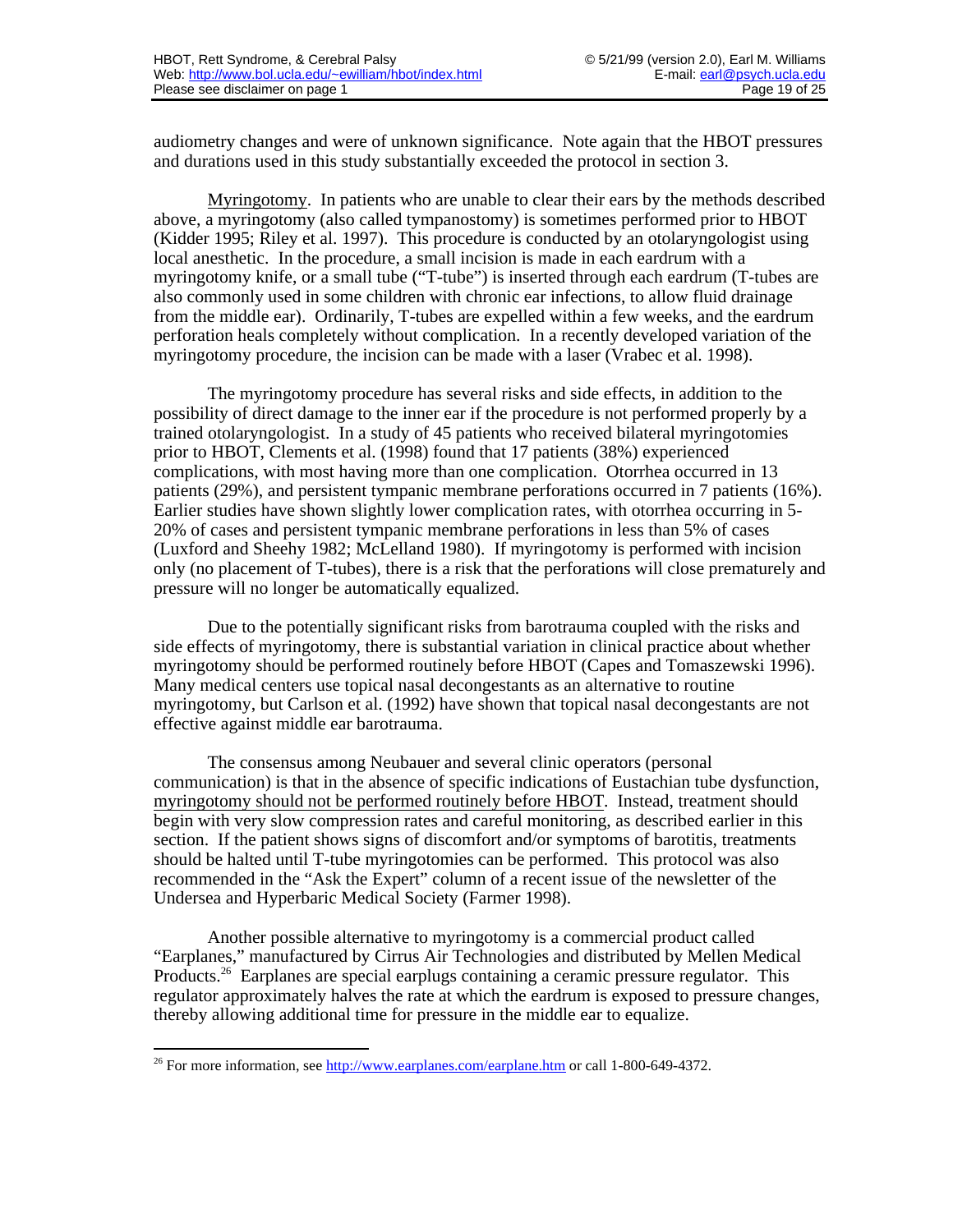# **D8. SPECT scan risks**

SPECT scans (see Appendix B) are now a widely accepted diagnostic tool in neurology, and are believed to have no significant risks or side effects. The radioactive tracer used in the procedure has a half-life of only a few hours, and therefore stays in the body only briefly. As with magnetic resonance imaging (MRI) the patient must remain motionless for the duration of the scan, so most children undergoing the procedure require sedation. The risks of sedation depend on the particular sedative used, and should be discussed with an anesthesiologist.

# **D9. HBOT and cancer**

Feldmeier et al. (1994) concluded that the available data do not support the idea that HBOT has a cancer-causing or cancer-promoting effect.<sup>27</sup> Their review article counters the suggestion that the formation of new blood vessels stimulated by HBOT might have a cancer-causing or cancer-promoting effect in patients with a pre-existing tumor or propensity for cancer.

If anything, HBOT may actually have a cancer-protective effect. HBOT is commonly used with cancer patients to treat osteoradionecrosis and other treatment-related tissue damage. A few studies have followed such cancer patients and looked at their tumor recurrence rates (Granstrom 1996; Marx 1995). Recurrence rates were consistently lower in patients who received HBOT than in those who did not.<sup>28</sup> This is certainly not conclusive evidence that HBOT has anti-cancer properties, but it is interesting nonetheless.

# **Acknowledgments**

The author would like to thank several reviewers for their comments on earlier drafts of this paper, including several physicians and Rett Syndrome researchers. Thanks are also due to the physicians, researchers, and other individuals who have generously given their time to provide information and/or references used in this paper: these include in particular Dr. Richard Neubauer, Dr. Paul Harch, Dr. Philip James, Dr. Michael Uszler, and Dr. William Oppenheim. Any errors, omissions, or misinterpretations in this paper are entirely the responsibility of the author (but please read the important disclaimer on page 1) .

<sup>&</sup>lt;sup>27</sup> This review is also discussed at http://www.baromedical.com/newsletter/97q105.html.

<sup>&</sup>lt;sup>28</sup> These studies are also discussed at http://www.baromedical.com/newsletter/97q106.html.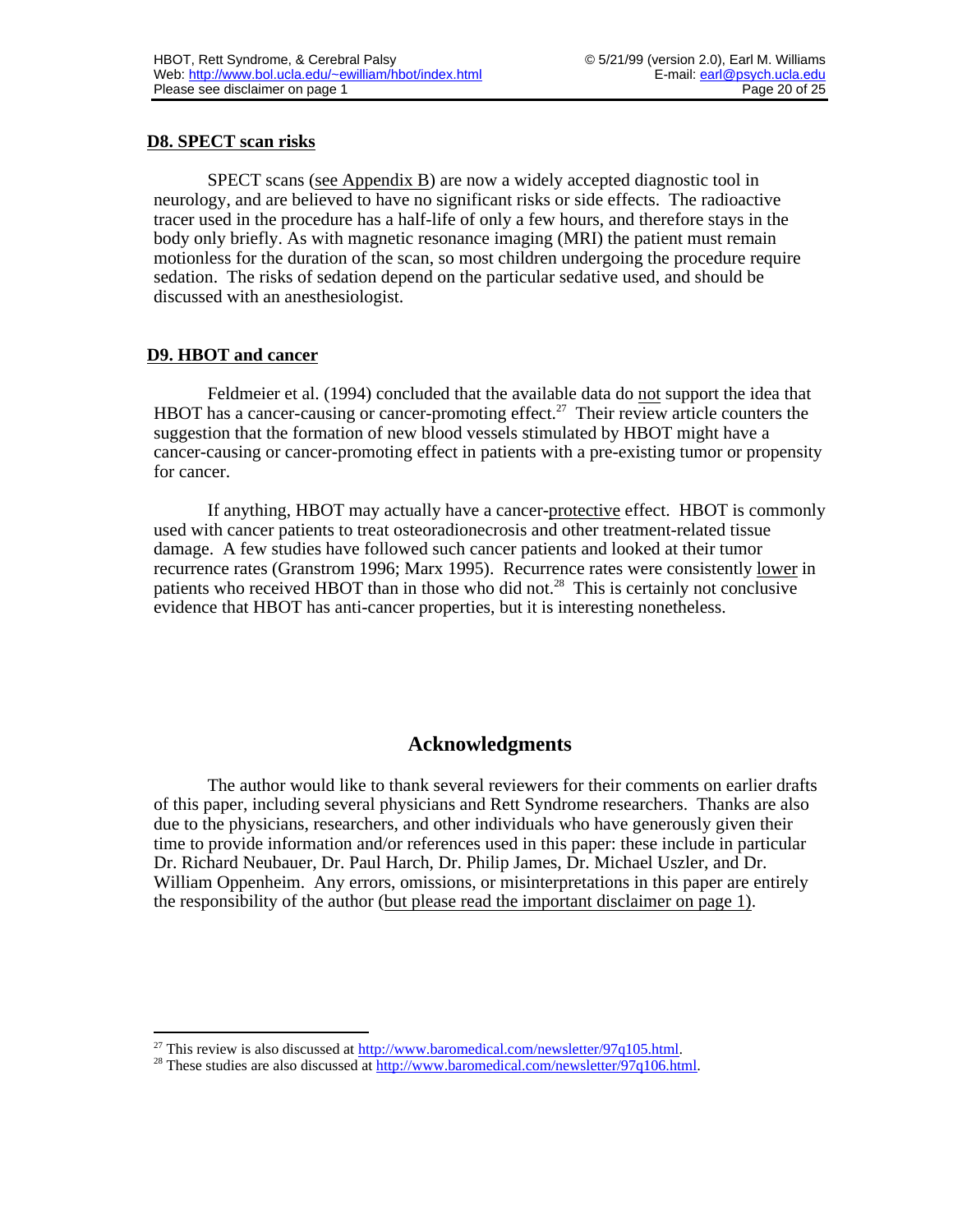## **References**

- Anderson, B., Jr., and Farmer, J. C., Jr. (1978). "Hyperoxic myopia." *Transactions of the American Ophthalmological Society*, 76(12), 116-24.
- Armstrong, D. D. (1997). "Review of Rett syndrome." *Journal of Neuropathology and Experimental Neurology*, 56(8), 843- 9.
- Astrup, J., Siesjö, B. K., and Symon, L. (1981). "Thresholds in cerebral ischemia the ischemic penumbra." *Stroke*, 12(6), 723-5.
- Bakker, D. J. (1992). "Hyperbaric oxygen therapy: past, present and future indications." *Advances in Experimental Medicine and Biology*, 317(1), 95-105.
- Barkovich, A. J., and Kuzniecky, R. I. (1996). "Neuroimaging of focal malformations of cortical development." *Journal of Clinical Neurophysiology*, 13(6), 481-94.
- Beuerlein, M., Nelson, R. N., and Welling, D. B. (1997). "Inner and middle ear hyperbaric oxygen-induced barotrauma." *Laryngoscope*, 107(10), 1350-6.
- Bjure, J., Uvebrant, P., Vestergren, E., and Hagberg, B. (1997). "Regional cerebral blood flow abnormalities in Rett syndrome." *European Child and Adolescent Psychiatry*, 6 Suppl 1(2), 64-6.
- Burroni, L., Aucone, A. M., Volterrani, D., Hayek, Y., Bertelli, P., Vella, A., Zappella, M., and Vattimo, A. (1997). "Brain perfusion abnormalities in Rett syndrome: a qualitative and quantitative SPET study with 99Tc(m)-ECD." *Nuclear Medicine Communications*, 18(6), 527-34.
- Capes, J. P., and Tomaszewski, C. (1996). "Prophylaxis against middle ear barotrauma in US hyperbaric oxygen therapy centers." *American Journal of Emergency Medicine*, 14(7), 645-8.
- Carlson, S., Jones, J., Brown, M., and Hess, C. (1992). "Prevention of hyperbaric-associated middle ear barotrauma." *Annals of Emergency Medicine*, 21(12), 1468-71.
- Chiron, C., Leboyer, M., Leon, F., Jambaqué, I., Nuttin, C., and Syrota, A. (1995). "SPECT of the brain in childhood autism: evidence for a lack of normal hemispheric asymmetry." *Developmental Medicine and Child Neurology*, 37(10), 849-60.
- Chiron, C., Raynaud, C., Mazière, B., Zilbovicius, M., Laflamme, L., Masure, M. C., Dulac, O., Bourguignon, M., and Syrota, A. (1992). "Changes in regional cerebral blood flow during brain maturation in children and adolescents." *Journal of Nuclear Medicine*, 33(5), 696-703.
- Clark, J. M. (1995). "Oxygen toxicity." Hyperbaric medicine practice, E. P. Kindwall, ed., Best Publishing Company, Flagstaff, AZ, 33-44.
- Clements, K. S., Vrabec, J. T., and Mader, J. T. (1998). "Complications of tympanostomy tubes inserted for facilitation of hyperbaric oxygen therapy." *Archives of Otolaryngology -- Head and Neck Surgery*, 124(3), 278-80.
- Dirks, R. C., and Faiman, M. D. (1982). "Free radical formation and lipid peroxidation in rat and mouse cerebral cortex slices exposed to high oxygen pressure." *Brain Research*, 248(2), 355-60.
- Dutka, A. (1998). "Hyperbaric oxygen for stroke." *Pressure*, 27(1), 6.
- Etlik, O., Tomur, A., Dündar, K., Erdem, A., and Gündo\*gan, N. U. (1997). "The effect of antioxidant vitamins E and C on lipoperoxidation of erythrocyte membranes during hyperbaric oxygenation." *Journal of Basic and Clinical Physiology and Pharmacology*, 8(4), 269-77.

Farmer, J. C. (1998). "Ask the expert [re: routine prophylactic myringotomy]." *Pressure*, 27(5), 12-13.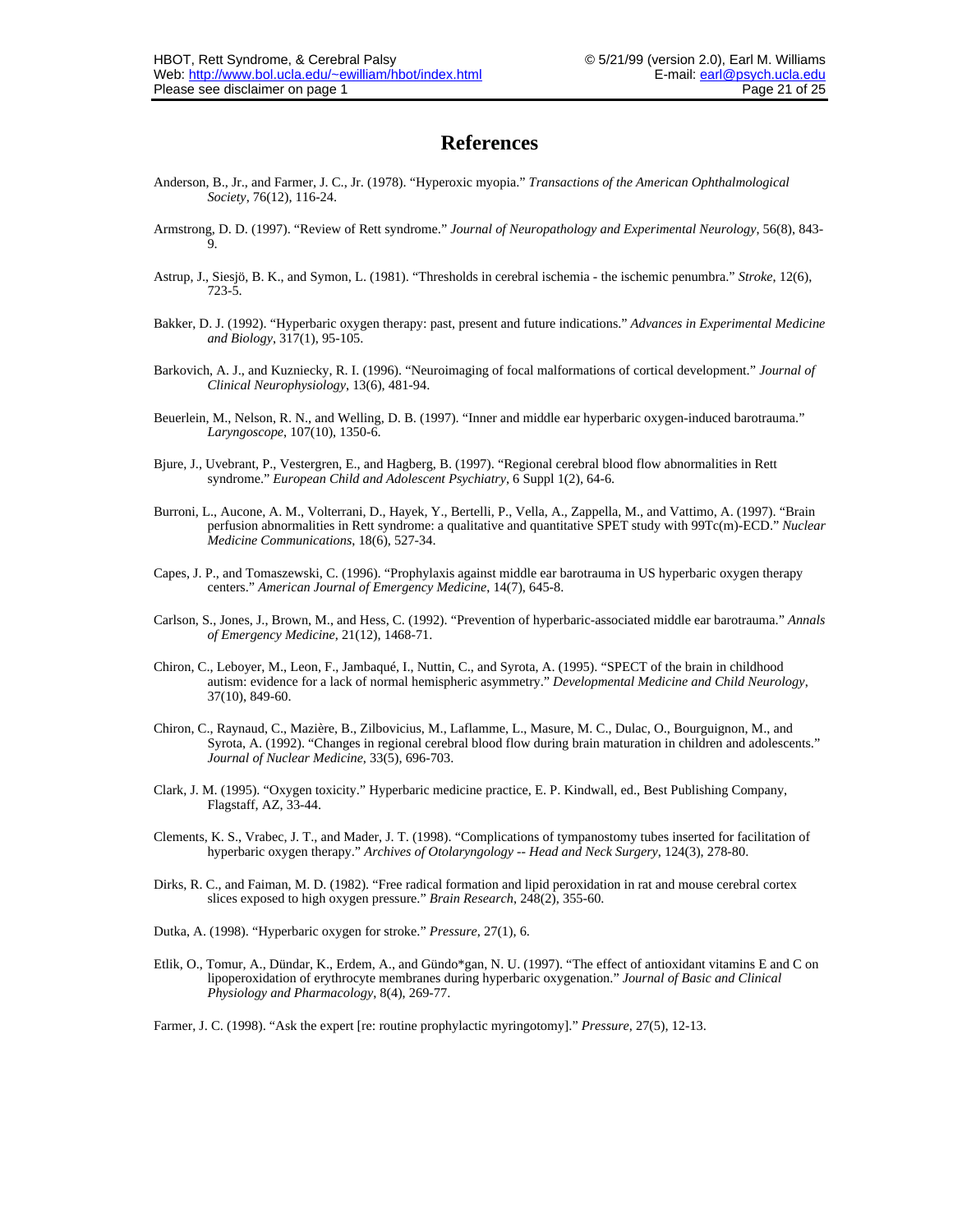- Feldmeier, J. J., Heimbach, R. D., Davolt, D. A., Brakora, M. J., Sheffield, P. J., and Porter, A. T. (1994). "Does hyperbaric oxygen have a cancer-causing or -promoting effect? A review of the pertinent literature [see comments]." *Undersea and Hyperbaric Medicine*, 21(4), 467-75.
- Glaze, D. G., Schultz, R. J., and Frost, J. D. (1998). "Rett syndrome: characterization of seizures versus non-seizures." *Electroencephalography and Clinical Neurophysiology*, 106(1), 79-83.
- Gordon, I. (1996). "Cerebral blood flow imaging in paediatrics: a review." *Nuclear Medicine Communications*, 17(12), 1021-9.
- Granstrom, G. (1996). "Tumor recurrence and development of new head and neck cancers after HBO treatment: a prospective clinical study." *Proceedings: 1996 International Joint Meeting of Hyperbaric and Underwater Medicine, Milan, Italy.*, 47-60.
- Grim, P. S., Gottlieb, L. J., Boddie, A., and Batson, E. (1990). "Hyperbaric oxygen therapy." *JAMA*, 263(16), 2216-20.
- Gücüyener, K., Gökçora, N., Ilgin, N., Buyan, N., and Sayli, A. (1993). "Regional cerebral blood flow in Angelman syndrome." *European Journal of Nuclear Medicine*, 20(7), 645-7.
- Guerreiro, M. M., Camargo, E. E., Kato, M., Menezes Netto, J. R., Silva, E. A., Scotoni, A. E., Silveira, D. C., and Guerreiro, C. A. (1996). "Brain single photon emission computed tomography imaging in Landau-Kleffner syndrome." *Epilepsia*, 37(1), 60-7.
- Haas, R. H., Light, M., Rice, M., and Barshop, B. A. (1995a). "Oxidative metabolism in Rett syndrome: 1. Clinical studies." *Neuropediatrics*, 26(2), 90-4.
- Haas, R. H., Nasirian, F., Hua, X., Nakano, K., and Hennessy, M. (1995b). "Oxidative metabolism in Rett syndrome: 2. Biochemical and molecular studies." *Neuropediatrics*, 26(2), 95-9.
- Harvey, A. S., Hopkins, I. J., Bowe, J. M., Cook, D. J., Shield, L. K., and Berkovic, S. F. (1993). "Frontal lobe epilepsy: clinical seizure characteristics and localization with ictal 99mTc-HMPAO SPECT." *Neurology*, 43(10), 1966-80.
- Holbach, K. H., Caroli, A., and Wassmann, H. (1977). "Cerebral energy metabolism in patients with brain lesions of normoand hyperbaric oxygen pressures." *Journal of Neurology*, 217(1), 17-30.
- Jain, K. K. (1990). *Textbook of hyperbaric medicine*, Hogrefe & Huber Publlishers, Toronto ; Lewiston, NY.
- James, P. B. (1997). "New horizons in hyperbaric oxygenation." *Advances in Experimental Medicine and Biology*, 428(1), 129-33.
- Jamieson, D., Chance, B., Cadenas, E., and Boveris, A. (1986). "The relation of free radical production to hyperoxia." *Annual Review of Physiology*, 48(2), 703-19.
- Kaelin, C. M., Im, M. J., Myers, R. A., Manson, P. N., and Hoopes, J. E. (1990). "The effects of hyperbaric oxygen on free flaps in rats." *Archives of Surgery*, 125(5), 607-9.
- Kerr, A. M. (1992). "A review of the respiratory disorder in the Rett syndrome." *Brain and Development*, 14 Suppl(3), S43- 5.
- Kidder, T. M. (1995). "Myringotomy." Hyperbaric medicine practice, E. P. Kindwall, ed., Best Publishing Company, Flagstaff, AZ, 277-284.

Kindwall, E. P. (1993). "Hyperbaric oxygen [editorial] [see comments]." *Bmj (Clinical Research Ed.)*, 307(6903), 515-6.

- Kindwall, E. P. (1995a). "Contraindications and side effects to hyperbarix oxygen treatment." Hyperbaric medicine practice, E. P. Kindwall, ed., Best Publishing Company, Flagstaff, AZ, 33-44.
- Kindwall, E. P. (1995b). "Hyperbaric medicine practice." , Best Publishing Company, Flagstaff, AZ, xvi, 692.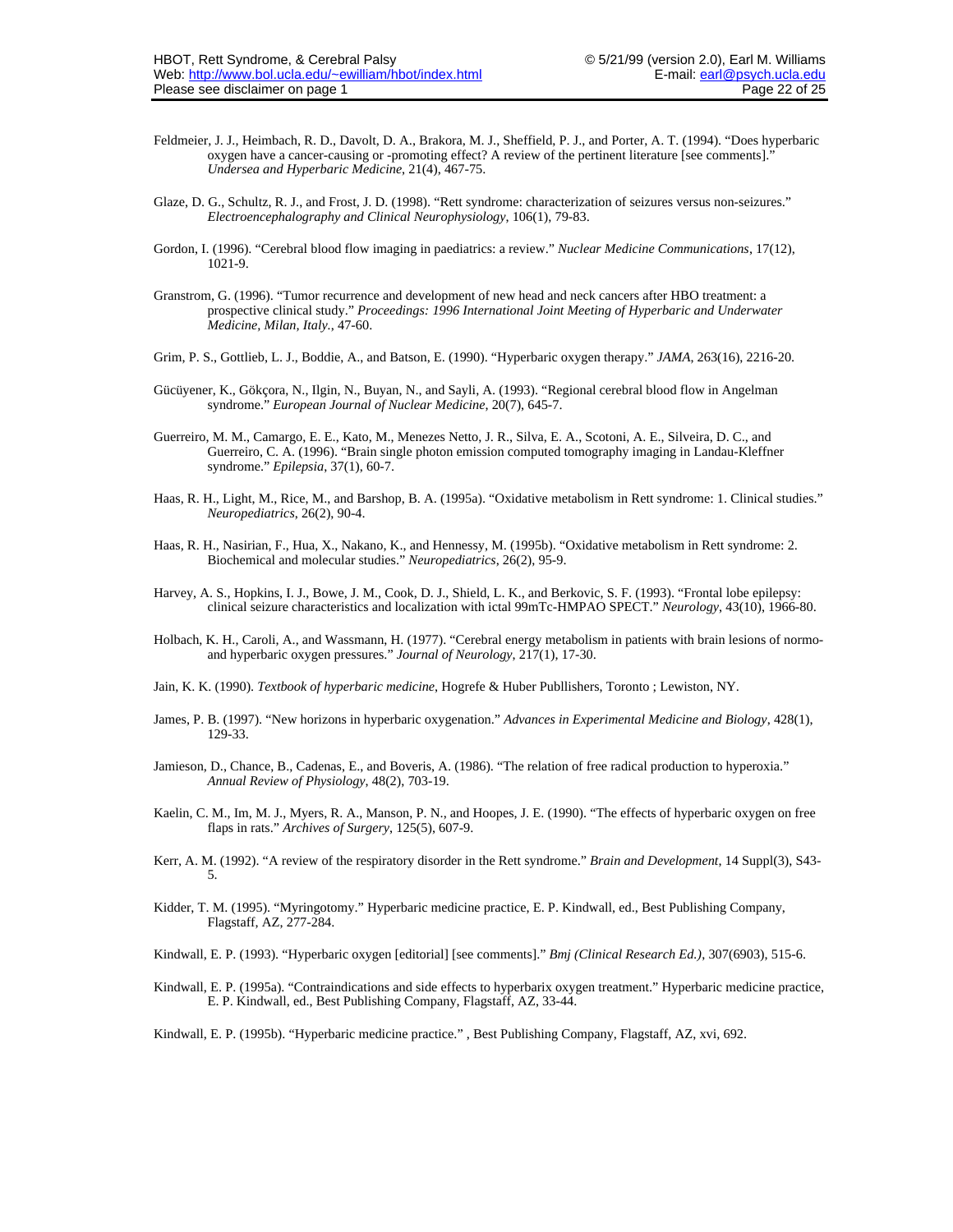- Kindwall, E. P. (1995c). "Management of complications in hyperbaric treatment." Hyperbaric medicine practice, E. P. Kindwall, ed., Best Publishing Company, Flagstaff, AZ, 285-293.
- Kuzniecky, R. I. (1996). "Neuroimaging in pediatric epilepsy." *Epilepsia*, 37 Suppl 1(6), S10-21.
- Lappalainen, R., Liewendahl, K., Sainio, K., Nikkinen, P., and Riikonen, R. S. (1997). "Brain perfusion SPECT and EEG findings in Rett syndrome." *Acta Neurologica Scandinavica*, 95(1), 44-50.
- Leach, R. M., Rees, P. J., and Wilmshurst, P. (1998). "ABC of oxygen: hyperbaric oxygen therapy." *British Medical Journal*, 317, 1140-1143.
- Lee, J. D., Kim, D. I., Ryu, Y. H., Whang, G. J., Park, C. I., and Kim, D. G. (1998). "Technetium-99m-ECD brain SPECT in cerebral palsy: comparison with MRI." *Journal of Nuclear Medicine*, 39(4), 619-23.
- Li, W.-r., and Cramer, F. S. (1995). *Proceedings of the Eleventh International Congress on Hyperbaric Medicine*, Best Pub., Flagstaff, Ariz.
- Luxford, W. M., and Sheehy, J. L. (1982). "Myringotomy and ventilation tubes: a report of 1,568 ears." *Laryngoscope*, 92(11), 1293-7.
- Lyne, A. J. (1978). "Ocular effects of hyperbaric oxygen." *Transactions of the Ophthalmological Societies of the United Kingdom*, 98(1), 66-8.
- Marx, R. E. (1995). "Radiation injury to tissue." Hyperbaric medicine practice, E. P. Kindwall, ed., Best Publishing Company, Flagstaff, AZ, 447-504.
- McKelvey, J. R., Lambert, R., Mottron, L., and Shevell, M. I. (1995). "Right-hemisphere dysfunction in Asperger's syndrome." *Journal of Child Neurology*, 10(4), 310-4.
- McLelland, C. A. (1980). "Incidence of complications from use of tympanostomy tubes." *Archives of Otolaryngology*, 106(2), 97-9.
- Mitsuyoshi, I., Tamaki, K., Okuno, T., Mutoh, K., Iwasaki, Y., Konishi, J., and Mikawa, H. (1993). "Regional cerebral blood flow in diagnosis of childhood onset partial epilepsy." *Brain and Development*, 15(2), 97-102.
- Mountz, J. M., Tolbert, L. C., Lill, D. W., Katholi, C. R., and Liu, H. G. (1995). "Functional deficits in autistic disorder: characterization by technetium-99m-HMPAO and SPECT." *Journal of Nuclear Medicine*, 36(7), 1156-62.
- Mouridsen, S. E., Videbaek, C., Søgaard, H., and Andersen, A. R. (1993). "Regional cerebral blood-flow measured by HMPAO and SPECT in a 5-year-old boy with Landau-Kleffner syndrome." *Neuropediatrics*, 24(1), 47-50.
- Murakami, J. W., Courchesne, E., Haas, R. H., Press, G. A., and Yeung-Courchesne, R. (1992). "Cerebellar and cerebral abnormalities in Rett syndrome: a quantitative MR analysis." *Ajr. American Journal of Roentgenology*, 159(1), 177-83.
- Naeye, R. L., Peters, E. C., Bartholomew, M., and Landis, J. R. (1989). "Origins of cerebral palsy [see comments]." *American Journal of Diseases of Children*, 143(10), 1154-61.
- Naidu, S. (1997). "Rett syndrome: a disorder affecting early brain growth." *Annals of Neurology*, 42(1), 3-10.
- Naidu, S., Wong, D. F., Kitt, C., Wenk, G., and Moser, H. W. (1992). "Positron emission tomography in the Rett syndrome: clinical, biochemical and pathological correlates." *Brain and Development*, 14 Suppl(3), S75-9.
- Narkowicz, C. K., Vial, J. H., and McCartney, P. W. (1993). "Hyperbaric oxygen therapy increases free radical levels in the blood of humans." *Free Radical Research Communications*, 19(2), 71-80.
- Naulty, C. M., Long, L. B., and Pettett, G. (1994). "Prevalence of prematurity, low birthweight, and asphyxia as perinatal risk factors in a current population of children with cerebral palsy." *American Journal of Perinatology*, 11(6), 377- 81.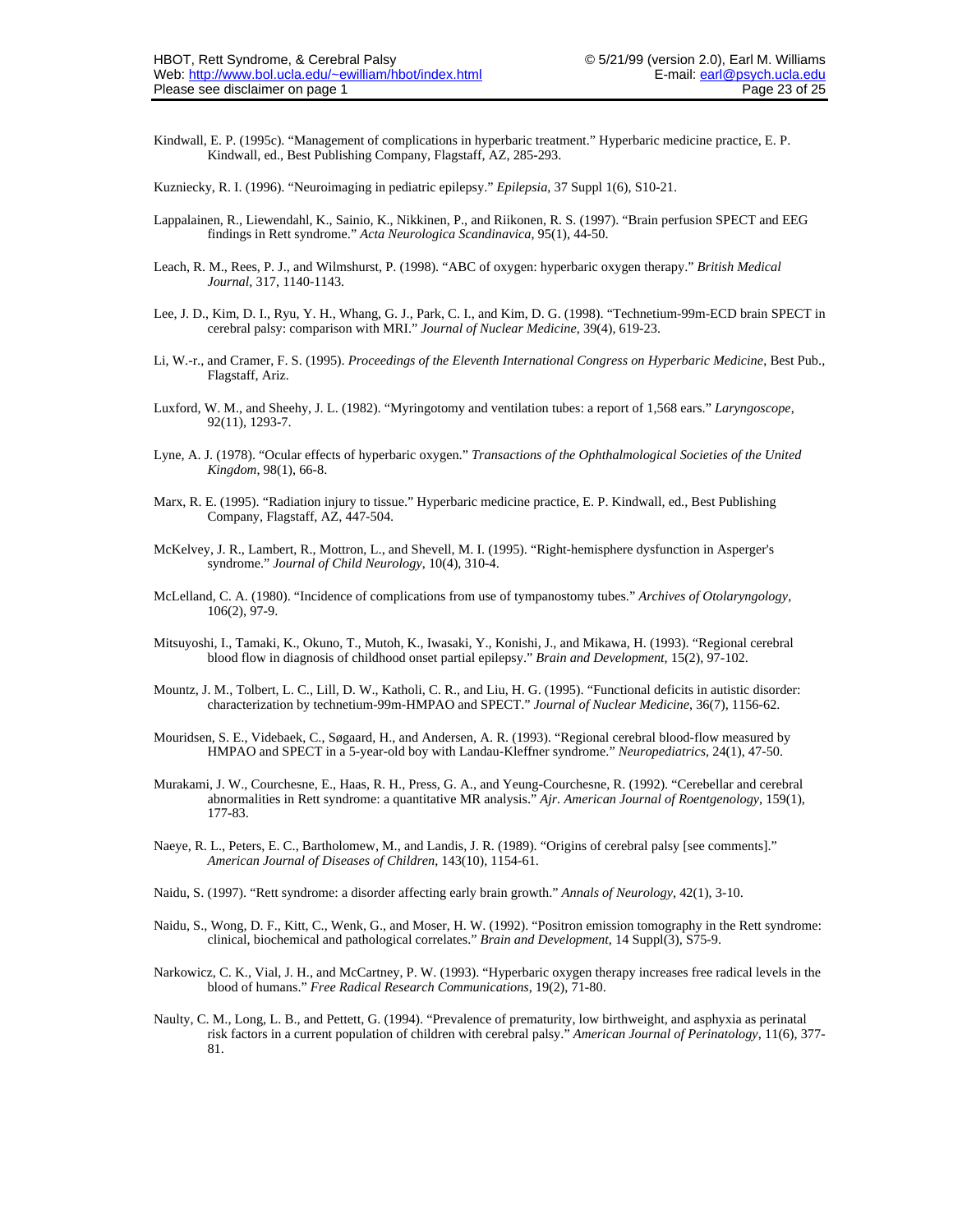- Nelson, K. B., Dambrosia, J. M., Grether, J. K., and Phillips, T. M. (1998). "Neonatal cytokines and coagulation factors in children with cerebral palsy." *Annals of Neurology*, 44(4), 665-75.
- Nelson, K. B., and Ellenberg, J. H. (1985). "Antecedents of cerebral palsy. I. Univariate analysis of risks." *American Journal of Diseases of Children*, 139(10), 1031-8.
- Nelson, K. B., and Ellenberg, J. H. (1986). "Antecedents of cerebral palsy. Multivariate analysis of risk." *New England Journal of Medicine*, 315(2), 81-6.
- Nelson, K. B., and Grether, J. K. (1998). "Potentially asphyxiating conditions and spastic cerebral palsy in infants of normal birth weight." *American Journal of Obstetrics and Gynecology*, 179(2), 507-13.
- Neubauer, R. A., and Gottlieb, S. F. (1993). "Hyperbaric oxygen for brain injury [letter; comment] [see comments]." *Journal of Neurosurgery*, 78(4), 687-8.
- Neubauer, R. A., Gottlieb, S. F., and Kagan, R. L. (1990). "Enhancing "idling" neurons [letter] [see comments]." *Lancet*, 335(8688), 542.
- Neubauer, R. A., Gottlieb, S. F., and Miale, A., Jr. (1992). "Identification of hypometabolic areas in the brain using brain imaging and hyperbaric oxygen." *Clinical Nuclear Medicine*, 17(6), 477-81.
- Neubauer, R. A., Gottlieb, S. F., and Pevsner, N. H. (1994). "Hyperbaric oxygen for treatment of closed head injury." *Southern Medical Journal*, 87(9), 933-6.
- Neubauer, R. A., and James, P. (1998). "Cerebral oxygenation and the recoverable brain." *Neurological Research*, 20 Suppl 1(7), S33-6.
- Neubauer, R. A., and Walker, M. (1998). *Hyperbaric oxygen therapy*, Avery Publishing Group, Garden City Park, N.Y.
- Niedermeyer, E. (1998). "Frontal lobe functions and dysfunctions." *Clinical Electroencephalography*, 29(2), 79-90.
- Niedermeyer, E., Naidu, S. B., and Plate, C. (1997). "Unusual EEG theta rhythms over central region in Rett syndrome: considerations of the underlying dysfunction." *Clinical Electroencephalography*, 28(1), 36-43.
- Nielsen, J. B., Friberg, L., Lou, H., Lassen, N. A., and Sam, I. L. (1990). "Immature pattern of brain activity in Rett syndrome." *Archives of Neurology*, 47(9), 982-6.
- O'Brien, T. J., Zupanc, M. L., Mullan, B. P., O'Connor, M. K., Brinkmann, B. H., Cicora, K. M., and So, E. L. (1998). "The practical utility of performing peri-ictal SPECT in the evaluation of children with partial epilepsy." *Pediatric Neurology*, 19(1), 15-22.
- O'Shea, T. M., Klinepeter, K. L., and Dillard, R. G. (1998). "Prenatal events and the risk of cerebral palsy in very low birth weight infants." *American Journal of Epidemiology*, 147(4), 362-9.
- Olsen, T. S., Larsen, B., Herning, M., Skriver, E. B., and Lassen, N. A. (1983). "Blood flow and vascular reactivity in collaterally perfused brain tissue. Evidence of an ischemic penumbra in patients with acute stroke." *Stroke*, 14(3), 332-41.
- Palmquist, B. M., Philipson, B., and Barr, P. O. (1984). "Nuclear cataract and myopia during hyperbaric oxygen therapy." *British Journal of Ophthalmology*, 68(2), 113-7.
- Riley, D. N., Herberger, S., McBride, G., and Law, K. (1997). "Myringotomy and ventilation tube insertion: a ten-year follow-up." *Journal of Laryngology and Otology*, 111(3), 257-61.
- Ross, M. E., Yolton, D. P., Yolton, R. L., and Hyde, K. D. (1996). "Myopia associated with hyperbaric oxygen therapy." *Optometry and Vision Science*, 73(7), 487-94.
- Santamaria, J. P., Williams, E. T., III, and Desautels, D. A. (1995). "Hyperbaric oxygen therapy in pediatrics." *Advances in Pediatrics*, 42(1), 335-66.